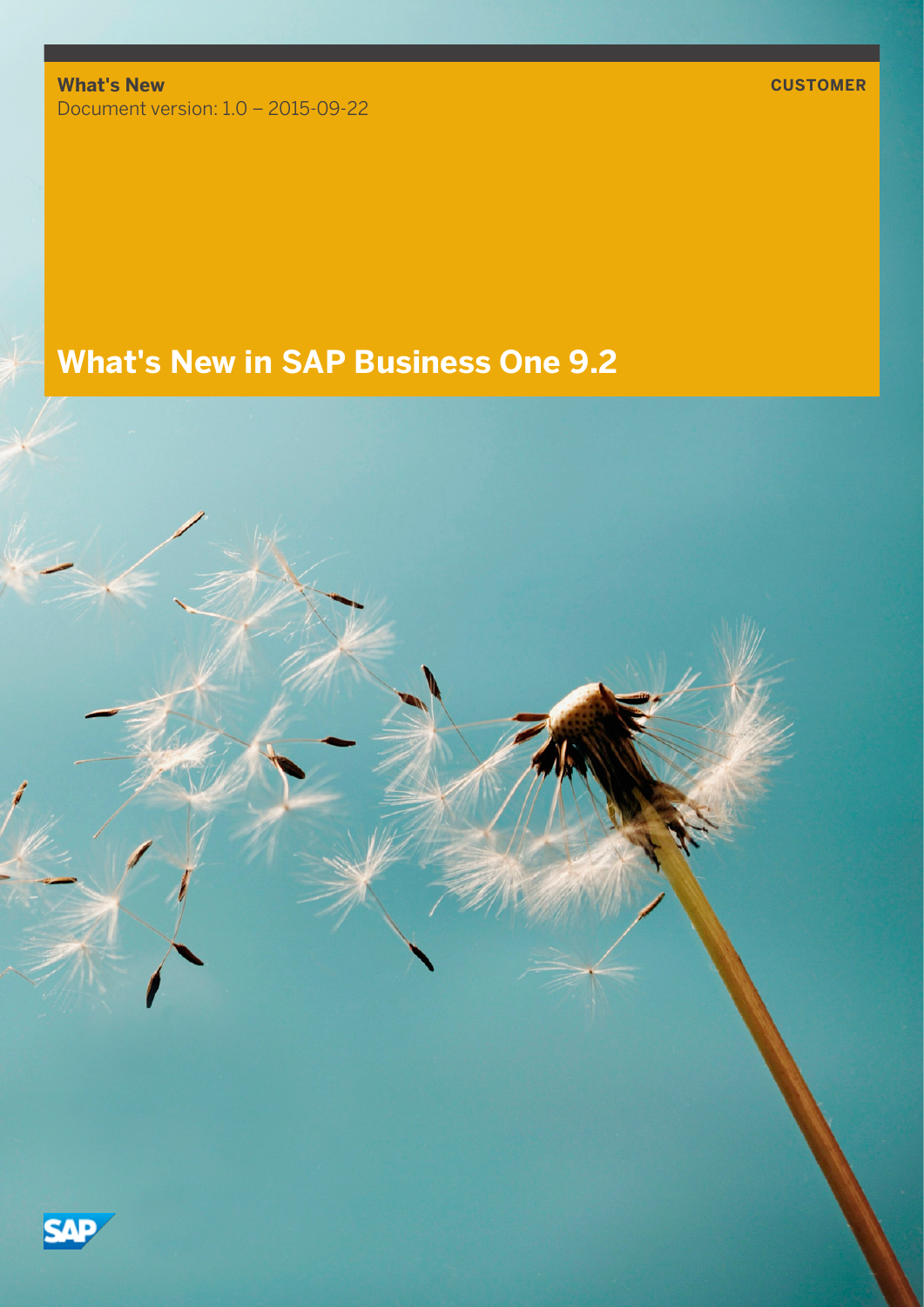### **Document History**

The following table provides an overview of the most important document changes.

| Table 1 |            |                    |
|---------|------------|--------------------|
| Version | Date       | <b>Description</b> |
|         | 2015-09-22 | First version.     |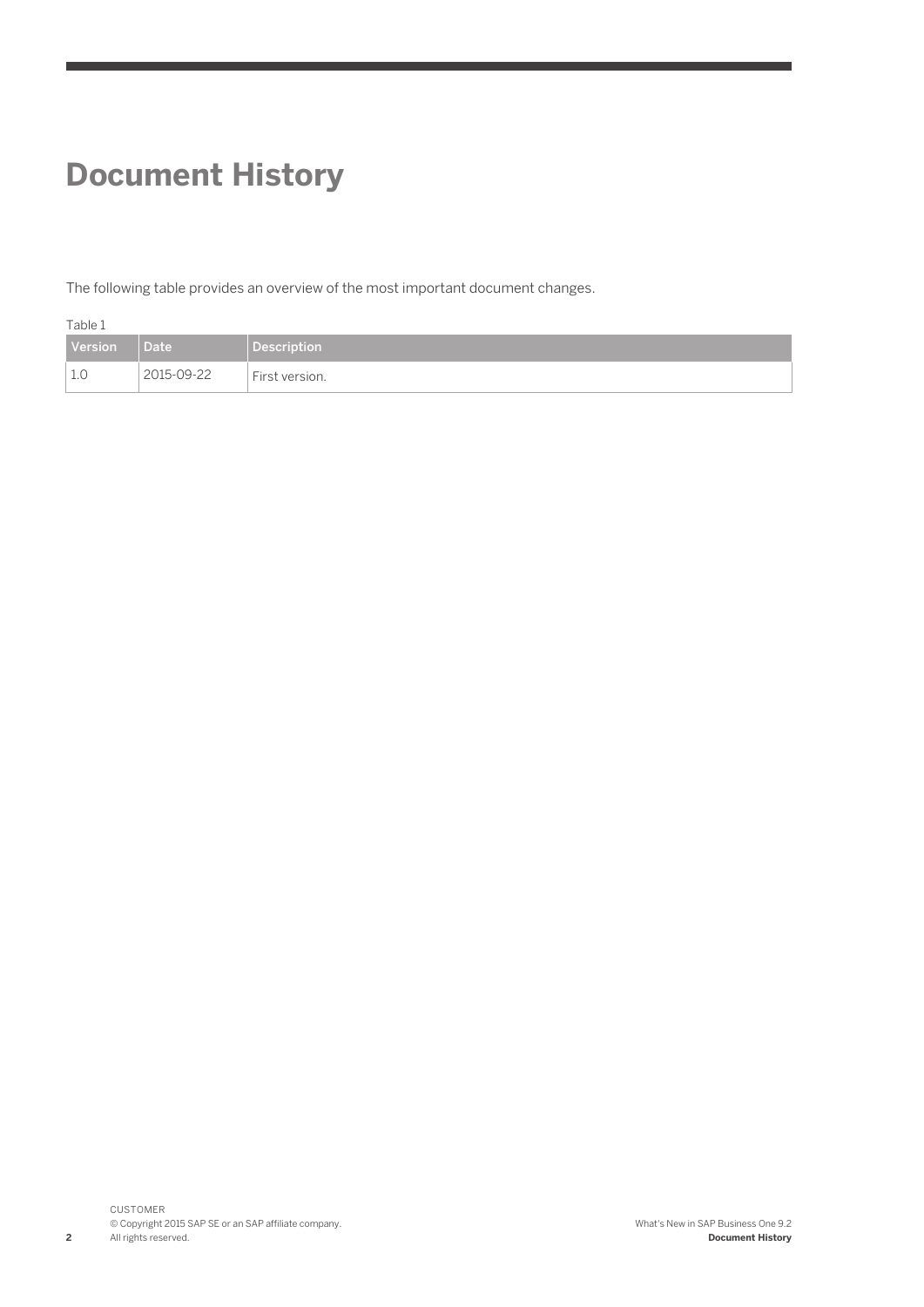### <span id="page-2-0"></span>**Content**

| $\mathbf{1}$               |           |
|----------------------------|-----------|
| $\overline{2}$             |           |
| 3                          |           |
| 4                          | 10        |
| 5                          | <b>11</b> |
| 6                          |           |
| $\overline{ }$             |           |
| 8                          |           |
| 9                          |           |
| 10                         |           |
| 11                         |           |
| 12                         |           |
| 13                         | 20        |
| 14                         |           |
| 15                         |           |
| 16<br>16.1<br>16.2<br>16.3 |           |
| 16.4                       |           |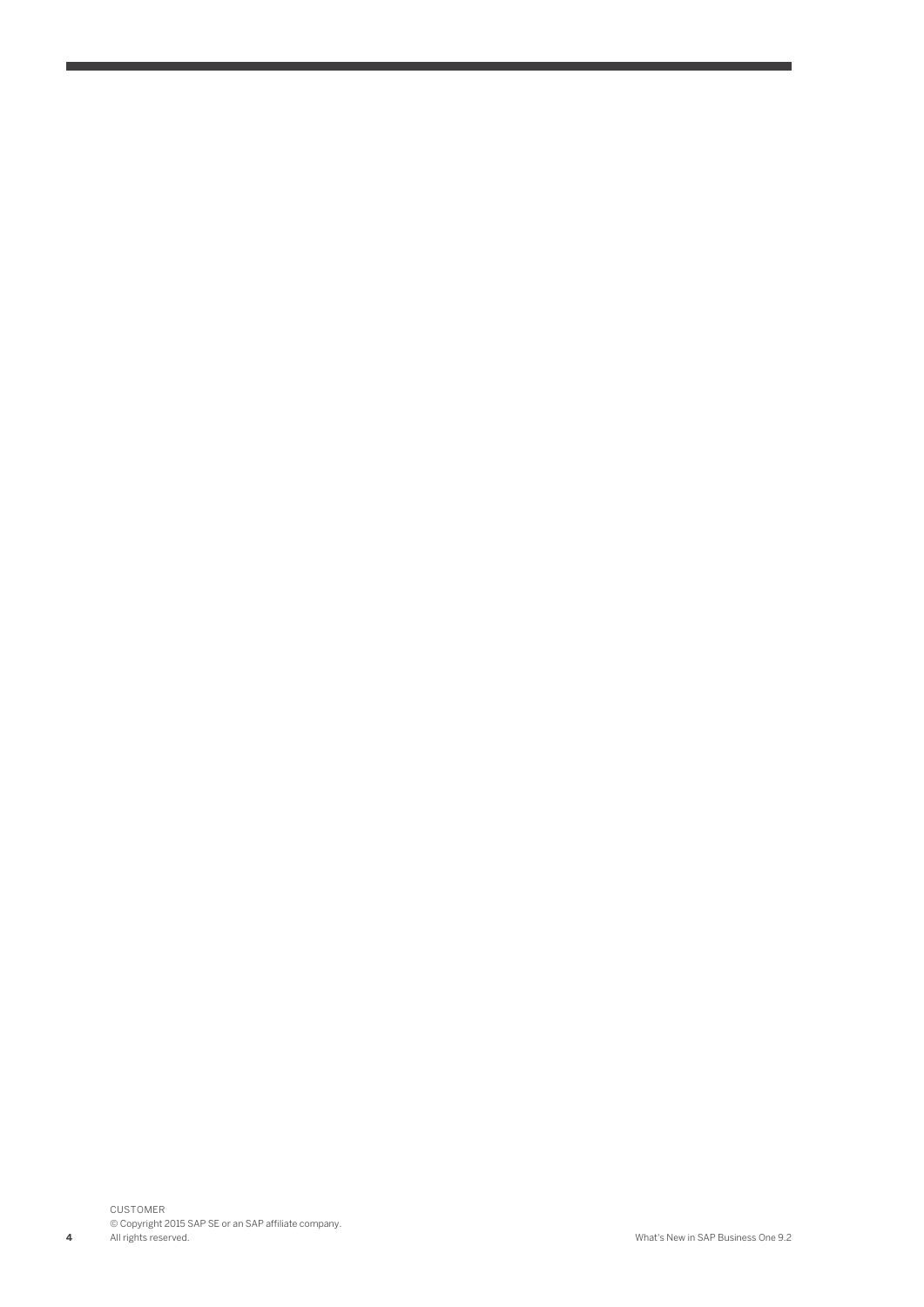### <span id="page-4-0"></span>**1 [SAP Business One: What's New in 9.2](#page-2-0)**

This document briefly describes major functional enhancements and modifications implemented in SAP Business One 9.2.

#### i **Note**

For the most up-to-date information, see SAP Note [2172820](http://help.sap.com/disclaimer?site=http%3A%2F%2Fservice.sap.com%2F~form%2Fhandler%3F_APP%3D01100107900000000342%26_EVENT%3DREDIR%26_NNUM%3D2172820%26_NLANG%3Den%26_NVERS%3D0) ... This is a collective, central SAP Note for SAP Business One 9.2.

To access SAP Notes:

- 1. In your Web browser address bar, enter the following URL[:service.sap.com/smb/sbocustomer](http://help.sap.com/disclaimer?site=http%3A%2F%2Fservice.sap.com%2Fsmb%2Fsbocustomer)
- 2. From the menu at the top, click *Get Support*.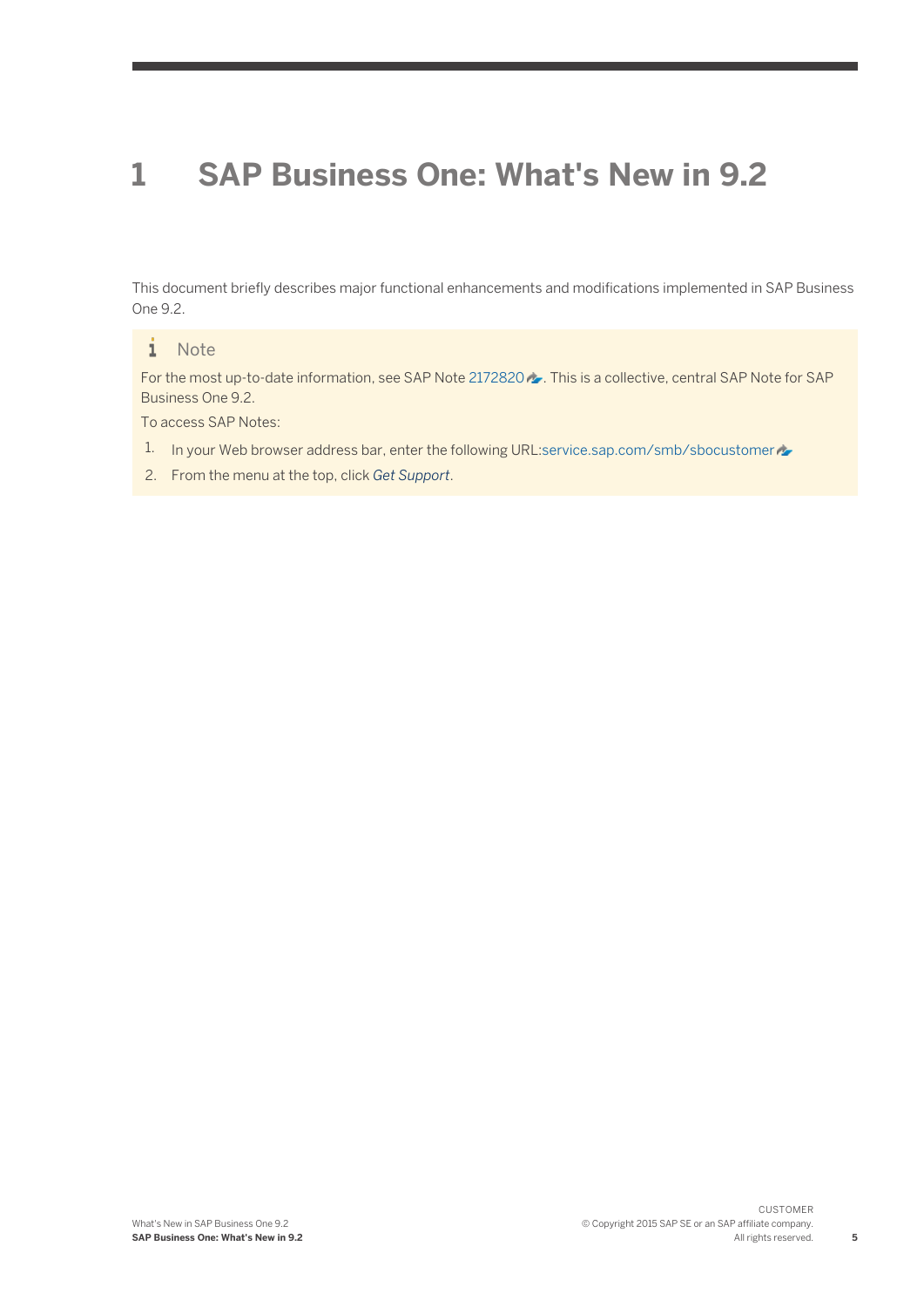# <span id="page-5-0"></span>**2 [Administration](#page-2-0)**

#### Table 2: Administration

| Feature                    | <b>Description</b>                                                                                                                                                                                                                                            |
|----------------------------|---------------------------------------------------------------------------------------------------------------------------------------------------------------------------------------------------------------------------------------------------------------|
| Import from Excel          | You can now import the following data types from Microsoft Excel into SAP<br><b>Business One:</b><br>Price lists<br>$\bullet$<br>Business partner catalog numbers                                                                                             |
|                            |                                                                                                                                                                                                                                                               |
| Logon                      | A message is now displayed if you try to log on to the SAP Business One client<br>using a user code which is already logged on. You can either cancel your logon or<br>confirm your logon (which will lock out the other user using this user code).          |
| Approval Procedure         | You can set documents to go through an approval procedure upon update if the<br>document was not generated upon approval.                                                                                                                                     |
|                            | For example, if a document was generated without approval and a user subject to<br>approval attempts to make updates to this document, an approval procedure is<br>initiated. These updates need to be approved before being added to the<br>document.        |
| Alternative Keyboard Usage | You can now use the $\frac{F}{E}$ Enter $\frac{F}{E}$ in the numeric keypad as the $\frac{F}{E}$ key to move<br>between fields for faster data entry.<br>The $\lceil \text{Dot} \rceil$ key in the numeric keypad can be used as the separator you defined on |
|                            | the Display tab in the General Settings window.<br>You can disable the document operations (Add, Update, OK) by the main $\vert$ Enter<br>key.                                                                                                                |
| Data Ownership             | In SAP Business One 9.2, the range of data ownership management has been<br>extended to business partners.                                                                                                                                                    |
|                            | This enhancement provides the ability to restrict access to the following:                                                                                                                                                                                    |
|                            | <b>Business Partner Master Data</b><br>$\bullet$                                                                                                                                                                                                              |
|                            | Documents using business partners with owners                                                                                                                                                                                                                 |
|                            | With the enhancement, you can manage data ownership with the following<br>methods:                                                                                                                                                                            |
|                            | Document Only:                                                                                                                                                                                                                                                |
|                            | Permissions are defined per document                                                                                                                                                                                                                          |
|                            | <b>Business Partner Only:</b><br>$\bullet$                                                                                                                                                                                                                    |
|                            | Permissions to documents are decided by whether users have permission to<br>the business partner used in the documents.                                                                                                                                       |
|                            | <b>Business Partner and Document:</b><br>$\bullet$                                                                                                                                                                                                            |
|                            | $\bigcirc$<br>When business partners have owners, permissions to documents are<br>decided by whether users have permission to the business partner used<br>in the documents.                                                                                  |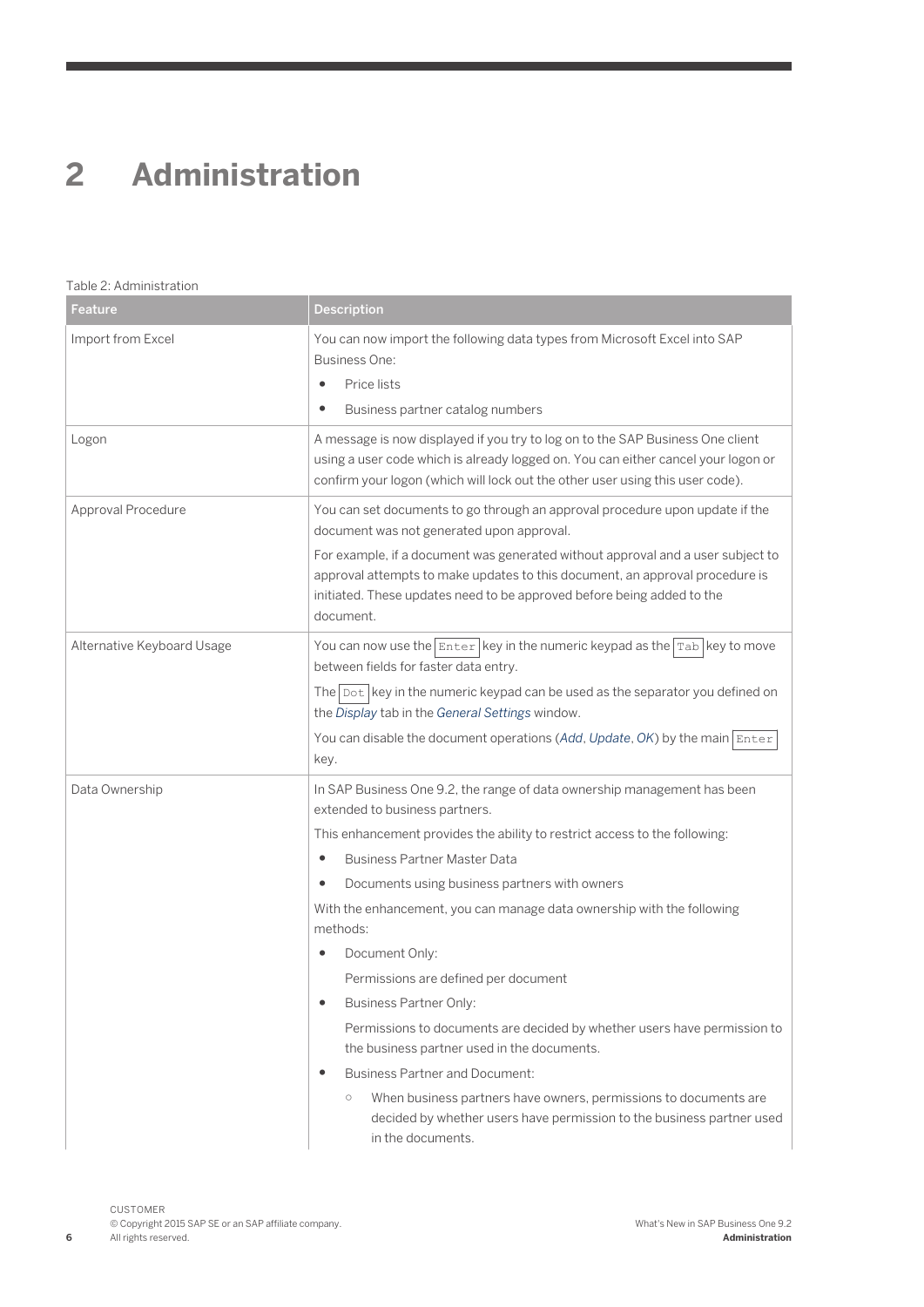| l Feature | Description                                                                    |  |  |
|-----------|--------------------------------------------------------------------------------|--|--|
|           | When business partners have no owner, permissions are decided per<br>document. |  |  |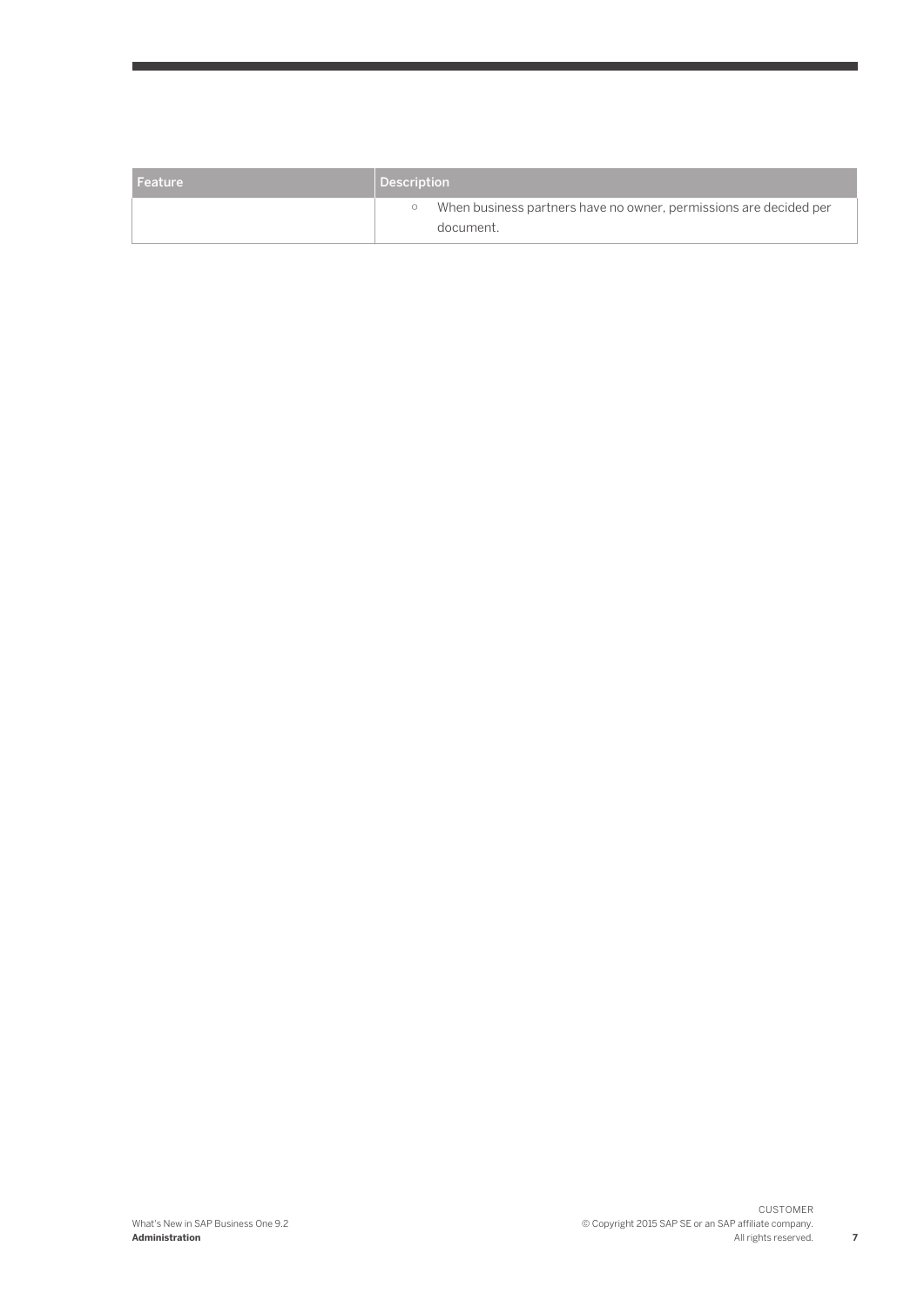## <span id="page-7-0"></span>**3 [Financials](#page-2-0)**

| Table 3: Financials                                                   |                                                                                                                                                                                                                                                                                                                                                                                                                                                                  |  |  |
|-----------------------------------------------------------------------|------------------------------------------------------------------------------------------------------------------------------------------------------------------------------------------------------------------------------------------------------------------------------------------------------------------------------------------------------------------------------------------------------------------------------------------------------------------|--|--|
| Feature                                                               | <b>Description</b>                                                                                                                                                                                                                                                                                                                                                                                                                                               |  |  |
| <b>Fixed Assets</b>                                                   | To improve the efficiency of managing fixed assets, SAP Business One 9.2<br>introduces the virtual asset concept.<br>When your company purchases identical fixed assets in large quantities, using this<br>function can free you from manually entering large amounts of repeated<br>information.<br>After adding an A/P invoice to purchase a certain amount of a virtual asset, SAP<br>Business One automatically creates the same amount of asset master data |  |  |
| Align Posting of Marketing Document<br>Lines with Journal Entry Lines | records for you.<br>SAP Business One 9.2 provides you with the option of splitting journal entry<br>postings by their origin document lines.<br>When you choose this option, document lines posted to the same G/L account are<br>not consolidated into one journal entry line; each journal entry line has a reference<br>number that can trace back to the origin document line. This function provides<br>strong support for tax auditing.                    |  |  |
| Accounting Enhancements According to<br><b>IFRS</b>                   | According to the International Financial Reporting Standards, SAP Business One<br>9.2 has been enhanced by the following functions:<br>Activation of the Shipped Goods Account<br>٠<br>For perpetual inventory companies, the Shipped Goods Account is enabled.<br>When the delivery of goods and the issue of invoices occur in different<br>financial periods, this account is used for postings instead of the COGS<br>account.                               |  |  |
|                                                                       | <b>Note</b><br>$\mathbf{I}$<br>In versions previous to SAP Business One 9.2, this function is for the<br>Russia and China localizations only. As of SAP Business One 9.2, it is<br>extended to all localizations.                                                                                                                                                                                                                                                |  |  |
|                                                                       | Extension of G/L Account Levels<br>$\bullet$<br>You can now define a chart of accounts for your company with G/L accounts<br>up to 10 levels.                                                                                                                                                                                                                                                                                                                    |  |  |
|                                                                       | <b>Note</b><br>1<br>For the Hungary localization, the upper limit of G/L account levels remains<br>unchanged at 11 levels.                                                                                                                                                                                                                                                                                                                                       |  |  |
|                                                                       | Rename Chart of Accounts Drawers                                                                                                                                                                                                                                                                                                                                                                                                                                 |  |  |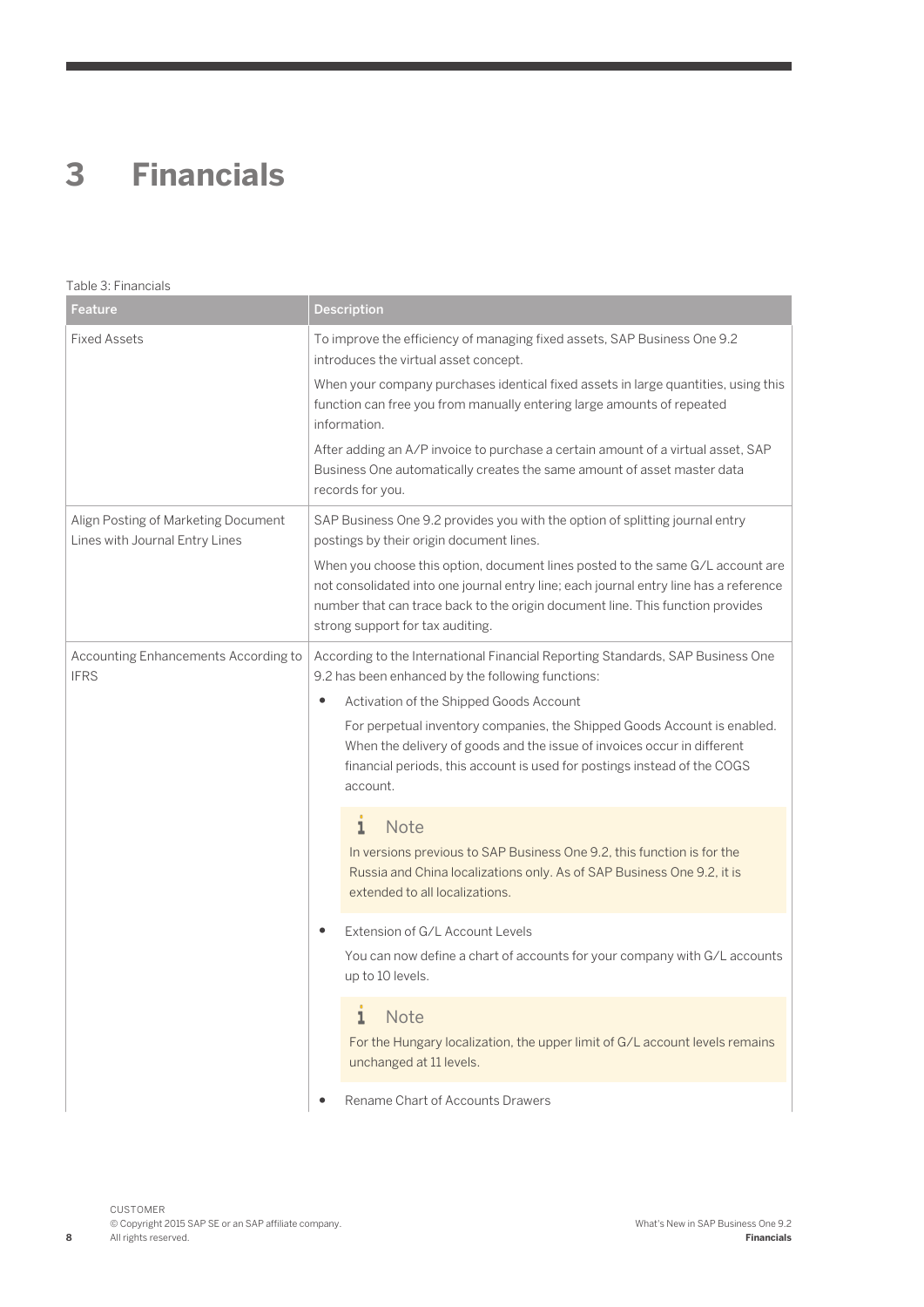| l Feature | <b>Description</b>                                                                                                                                                   |
|-----------|----------------------------------------------------------------------------------------------------------------------------------------------------------------------|
|           | You can now rename the drawers in the Chart of Accounts window. And the<br>updated drawer names can be reflected in reports and other functions<br>application-wide. |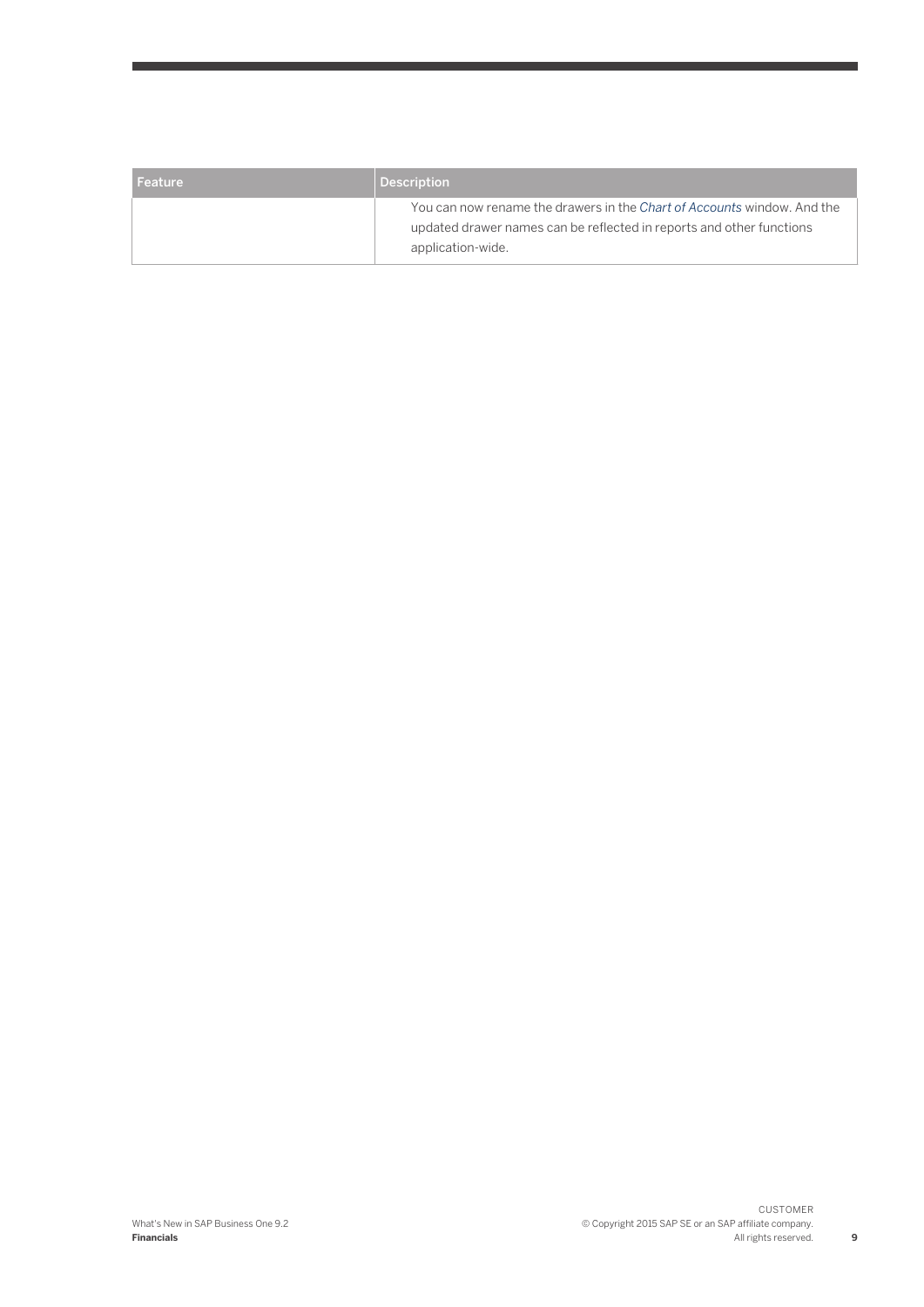# <span id="page-9-0"></span>**4 [Sales and Purchasing](#page-2-0)**

#### Table 4: Sales and Purchasing

| Feature                                                | <b>Description</b>                                                                                                                                                                                                                                                                                                                                                                                      |
|--------------------------------------------------------|---------------------------------------------------------------------------------------------------------------------------------------------------------------------------------------------------------------------------------------------------------------------------------------------------------------------------------------------------------------------------------------------------------|
| Enhancement of Reopen Sales/<br>Purchase Order Process | To better support real business processes, SAP Business One 9.2 now provides<br>you with the option of reopening purchase or sales orders when you create credit<br>memos for A/P or A/R reserve invoices drawn from corresponding orders.                                                                                                                                                              |
| Electronic Document Framework                          | If you enable this feature, you can generate marketing documents on the A/R side<br>in electronic format. Through the electronic file manager, you can use various file<br>formats custom tailored to your business requirements. Electronic documents<br>can be automatically processed and sent through the SAP Business One<br>Integration framework. The feature is available in all localizations. |
| <b>Gross Freight</b>                                   | SAP Business One 9.2 now provides you with the option to define a freight amount<br>that includes tax, according to your business requirements.                                                                                                                                                                                                                                                         |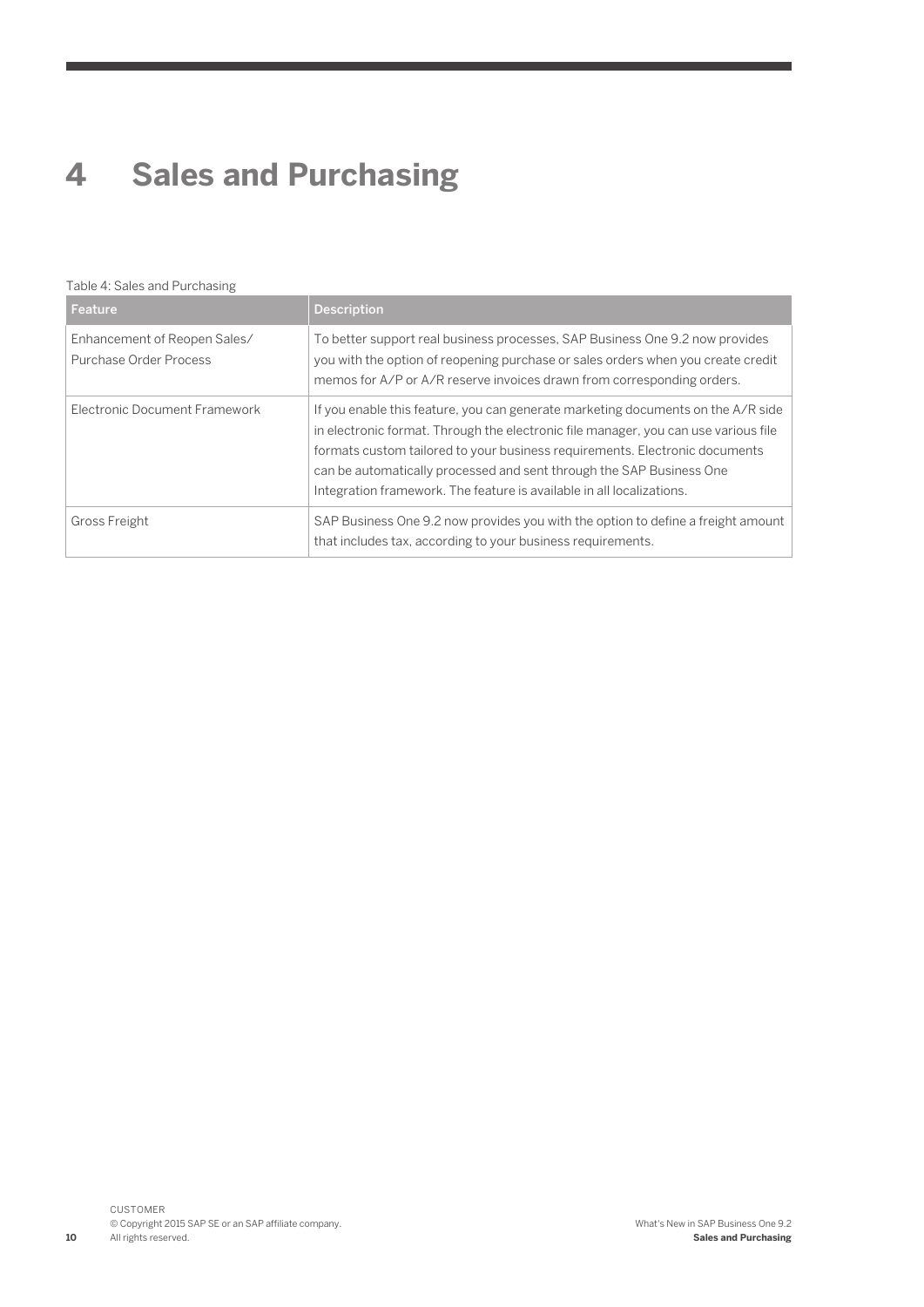### <span id="page-10-0"></span>**5 [Business Partners](#page-2-0)**

#### Table 5: Business Partners

| Feature                | <b>Description</b>                                                                                                                                               |
|------------------------|------------------------------------------------------------------------------------------------------------------------------------------------------------------|
| <b>Opening Balance</b> | In SAP Business One 9.2, you can now define the control account used for posting<br>opening balance transactions for each business partner.                      |
| Campaign Management    | In SAP Business One 9.2, the campaign management function has been enhanced<br>to let you perform the following:<br>Create and manage campaigns for vendors<br>٠ |
|                        | Run existing campaigns<br>٠                                                                                                                                      |
|                        | This allows you to run an existing campaign again, but without having to<br>specify the same information again.                                                  |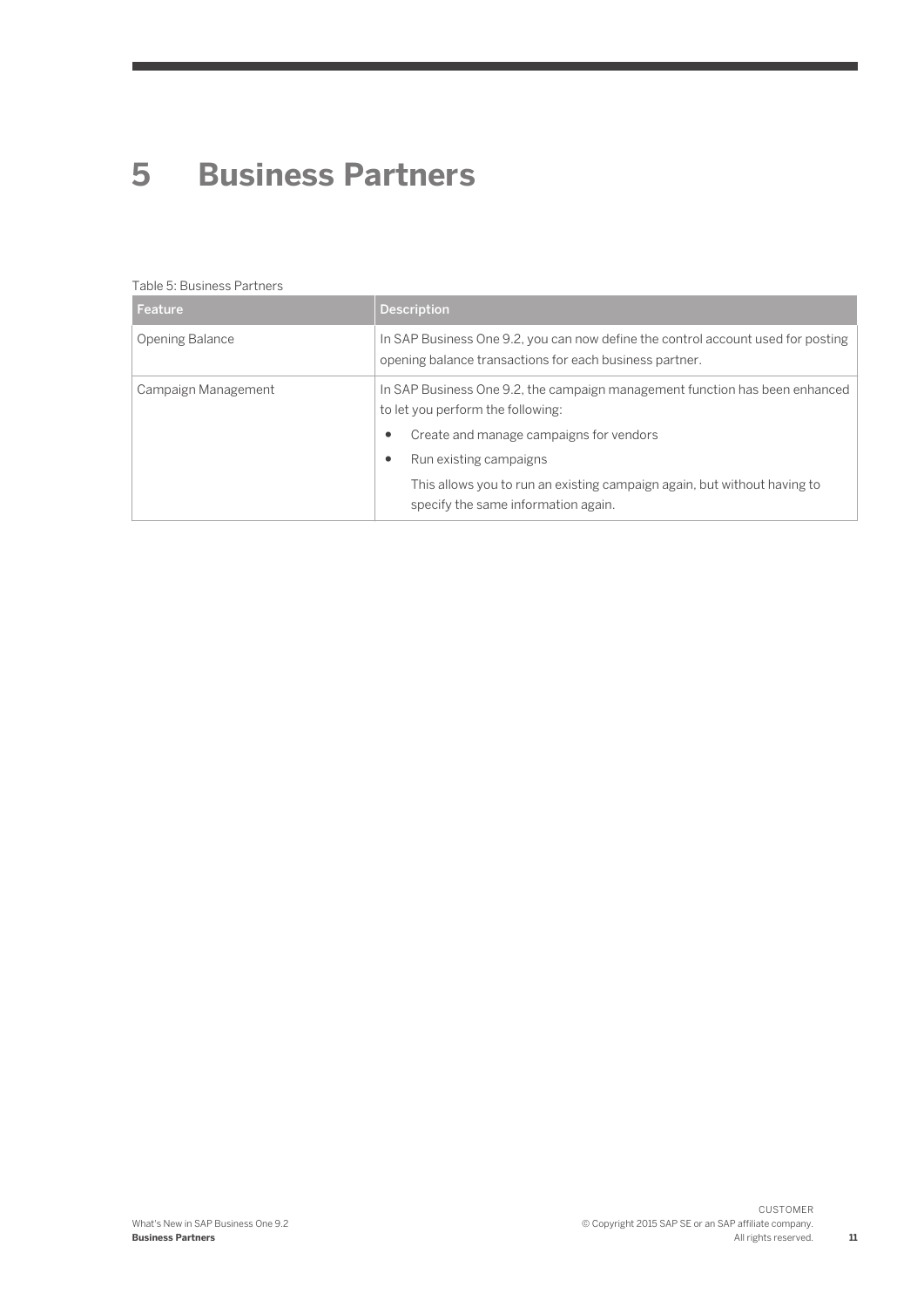### <span id="page-11-0"></span>**6 [Banking](#page-2-0)**

#### Table 6: Banking

| Feature            | <b>Description</b>                                                                                                                                                                                                                                                                                                                                                                                                                                               |
|--------------------|------------------------------------------------------------------------------------------------------------------------------------------------------------------------------------------------------------------------------------------------------------------------------------------------------------------------------------------------------------------------------------------------------------------------------------------------------------------|
| Third-Party Checks | You can now select an endorsable third-party check as a payment means in an<br>outgoing payment, instead of endorsing the check by creating a manual journal<br>entry.                                                                                                                                                                                                                                                                                           |
|                    | <b>Note</b><br>This feature is for all localizations except Belgium, Brazil, France, and the<br>Netherlands.                                                                                                                                                                                                                                                                                                                                                     |
| Checks for Payment | You can now set authorizations for the following actions. All mentioned<br>authorizations are located under Checks for Payment of Outgoing Payments.<br>Update Pay To (for updating the Pay To field after checks are added)<br>$\bullet$<br>Create Checks for Payment Without Journal Entry<br>$\bullet$<br><b>Print Checks for Payment</b><br>٠<br><b>Print Voided Checks for Payment</b><br>$\bullet$<br><b>Reprint Checks for Previously Printed Payment</b> |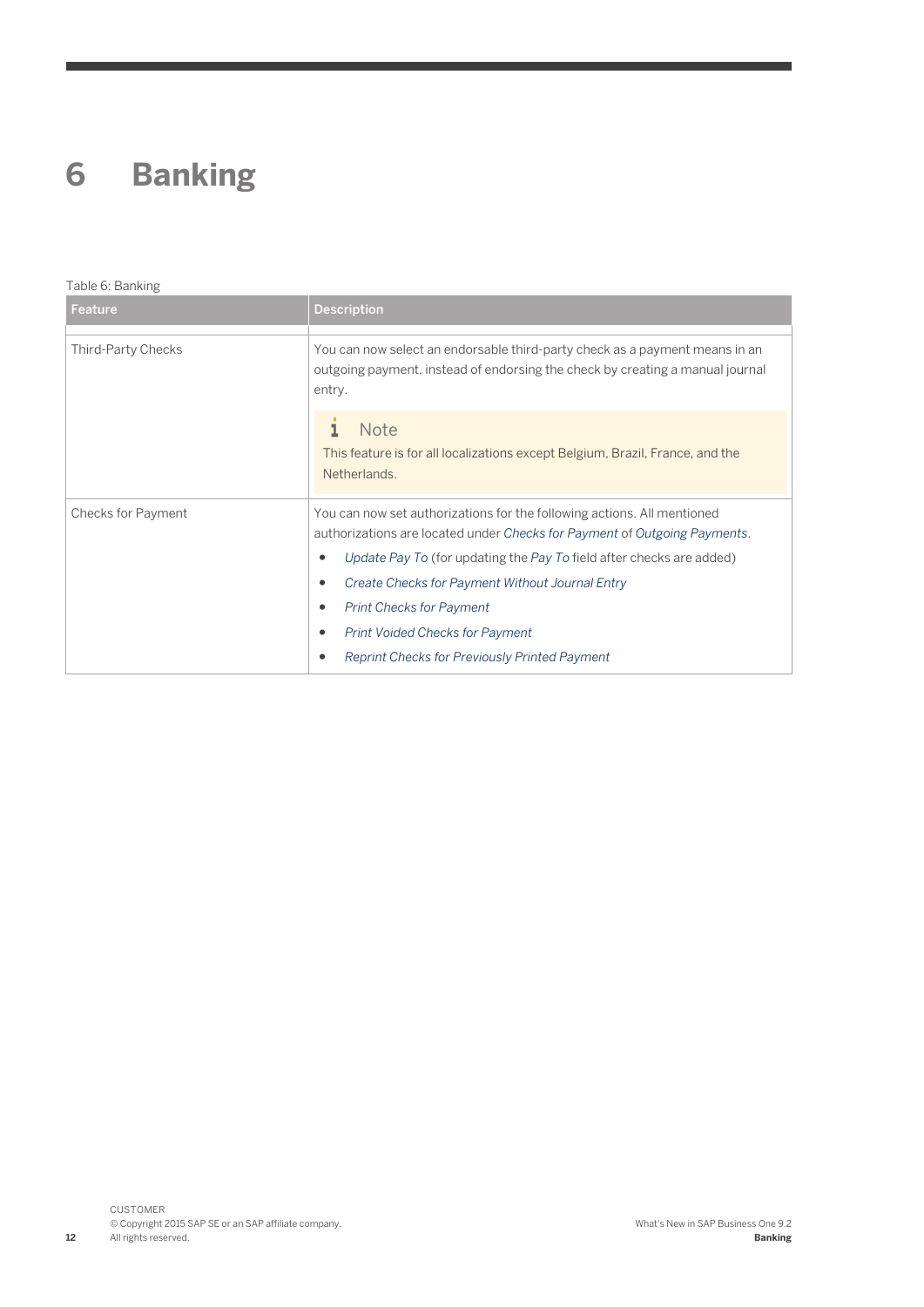## <span id="page-12-0"></span>**7 [Inventory](#page-2-0)**

#### Table 7: Inventory

| Feature                                                    |                                                                                                                                                                                                                                                                                          | <b>Description</b>                     |               |                   |
|------------------------------------------------------------|------------------------------------------------------------------------------------------------------------------------------------------------------------------------------------------------------------------------------------------------------------------------------------------|----------------------------------------|---------------|-------------------|
| Inventory Posting and Inventory<br><b>Opening Balances</b> | The valuation rules have been enhanced for items managed by the serial/batch<br>valuation method. Valuation of inventory variances (or inventory opening<br>balances) is per serial number or per batch instead of per bin location or per<br>warehouse.                                 |                                        |               |                   |
| <b>Price Lists</b>                                         | SAP Business One 9.2 introduces the Prices Update Wizard. It provides multiple<br>methods to let you update prices globally on item level.                                                                                                                                               |                                        |               |                   |
| <b>Bin Locations</b>                                       | SAP Business One 9.2 lets you restrict bin locations according to the UoM of items<br>stored in the bin locations.<br>You can choose the following UoM restrictions:<br>$\bullet$<br>Specific UoM<br>Single UoM Only<br>$\bullet$<br>Specific UoM Group<br>Single UoM Group Only         |                                        |               |                   |
| <b>Pick and Pack Enhancements</b>                          | To provide more flexibility when picking items, SAP Business One 9.2 now lets you<br>create pick lists without specifying any bin location for them.                                                                                                                                     |                                        |               |                   |
| Item Cost                                                  | To be able to track inventory costs, SAP Business One 9.2 blocks you from<br>changing the costs directly in Item Master Data for inventory items that use the<br>standard valuation method. In this case, you can change the inventory cost<br>through the Inventory Revaluation window. |                                        |               |                   |
| Extension of Field Length                                  | In SAP Business One 9.2, the lengths of the following fields have been<br>$\bullet$<br>extended:<br>Table 8: Extension of Field Length                                                                                                                                                   |                                        |               |                   |
|                                                            |                                                                                                                                                                                                                                                                                          | <b>Field</b>                           | Old Length    | <b>New Length</b> |
|                                                            |                                                                                                                                                                                                                                                                                          | Item No.                               | 20 characters | 50 characters     |
|                                                            |                                                                                                                                                                                                                                                                                          | <b>Business Partner Catalog</b><br>No. | 20 characters | 50 characters     |
|                                                            |                                                                                                                                                                                                                                                                                          | Resource No.                           | 20 characters | 50 characters     |
|                                                            |                                                                                                                                                                                                                                                                                          | <b>User Code</b>                       | 8 characters  | 25 characters     |
|                                                            |                                                                                                                                                                                                                                                                                          | Mfr Catalog No.                        | 17 characters | 50 characters     |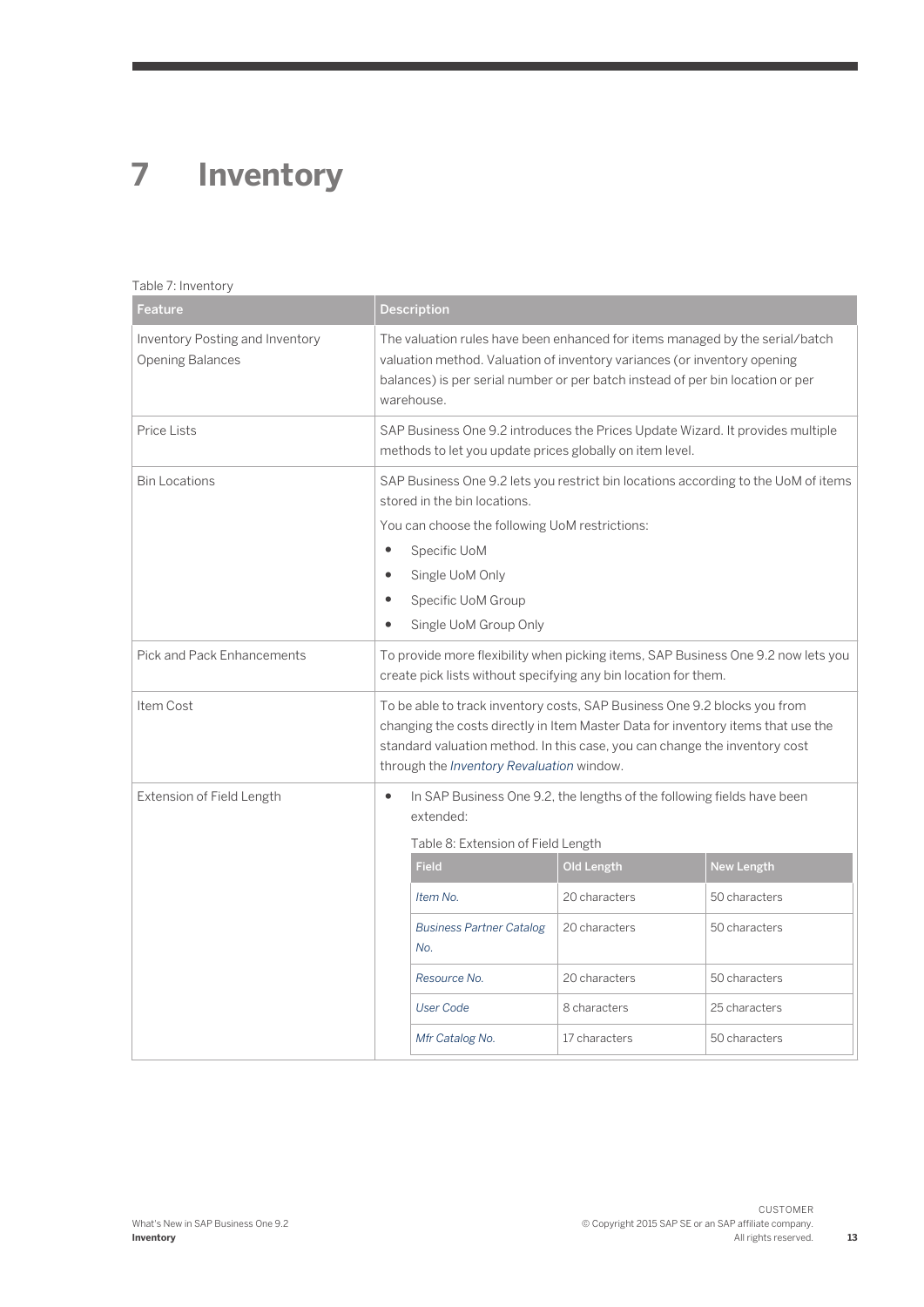### <span id="page-13-0"></span>**8 [MRP and Production](#page-2-0)**

#### Table 9: MRP and Production

| Feature                             | <b>Description</b>                                                                                                                                                                                                                                                                                                                                    |  |  |
|-------------------------------------|-------------------------------------------------------------------------------------------------------------------------------------------------------------------------------------------------------------------------------------------------------------------------------------------------------------------------------------------------------|--|--|
| <b>MRP Wizard</b>                   | In MRP Wizard - Step 3:<br>When adding items, you can now select items by both preferred vendor and<br>٠<br>UDFs defined in the Item Master Data.<br>For updating selected items, a new update method and more parameters<br>$\bullet$                                                                                                                |  |  |
|                                     | have been provided.                                                                                                                                                                                                                                                                                                                                   |  |  |
| <b>Basic Forecast</b>               | Warehouses are considered in forecasts now. You can create and maintain<br>forecasts for items per warehouse.                                                                                                                                                                                                                                         |  |  |
| Production Standard Cost Management | The standard production cost update routine enables you to optionally and<br>periodically synchronize the budgeted standard production costs with the actual<br>valuation cost of the item.                                                                                                                                                           |  |  |
|                                     | The standard production cost rollup routine for parent items enables you to<br>optionally roll up the budgeted costs of item and resource components into the<br>parent's production standard cost through all bill of materials levels. The<br>breakdown of a parent's production standard cost is fully visible in the Bill of<br>Materials window. |  |  |
|                                     | The production standard cost is used as a benchmark to compare with actual<br>production costs.                                                                                                                                                                                                                                                       |  |  |
| Production Order Start Date and End | The following fields have been added to the production order:                                                                                                                                                                                                                                                                                         |  |  |
| Date Enhancements                   | Start Date in the header area<br>٠                                                                                                                                                                                                                                                                                                                    |  |  |
|                                     | Start Date and End Date on the production order rows<br>٠                                                                                                                                                                                                                                                                                             |  |  |
|                                     | The values from the Start Date and Due Date fields are copied from the header into<br>the relevant fields on the rows by default, but a user can manage the date ranges<br>for each component line separately. MRP, ATP and resource capacity reports are<br>also modified to support date ranges defined for each component separately.              |  |  |
| Posting Schemas for Manufacturing   | You can choose between two posting schemas for manufacturing in the Document<br>Settings window for the production order:<br>Accounting with Balance Sheet Accounts Only<br>٠                                                                                                                                                                         |  |  |
|                                     | Accounting with Balance Sheet Accounts and Profit & Loss Accounts<br>٠                                                                                                                                                                                                                                                                                |  |  |
|                                     | If you choose the latter, offset accounts are used for postings related to issues for<br>production, receipts from production, and production order.                                                                                                                                                                                                  |  |  |
|                                     | <b>Note</b><br>ı<br>In versions previous to SAP Business One 9.2, this feature was enabled for the<br>selected localizations. As of SAP Business One 9.2, it is extended to all<br>localizations.                                                                                                                                                     |  |  |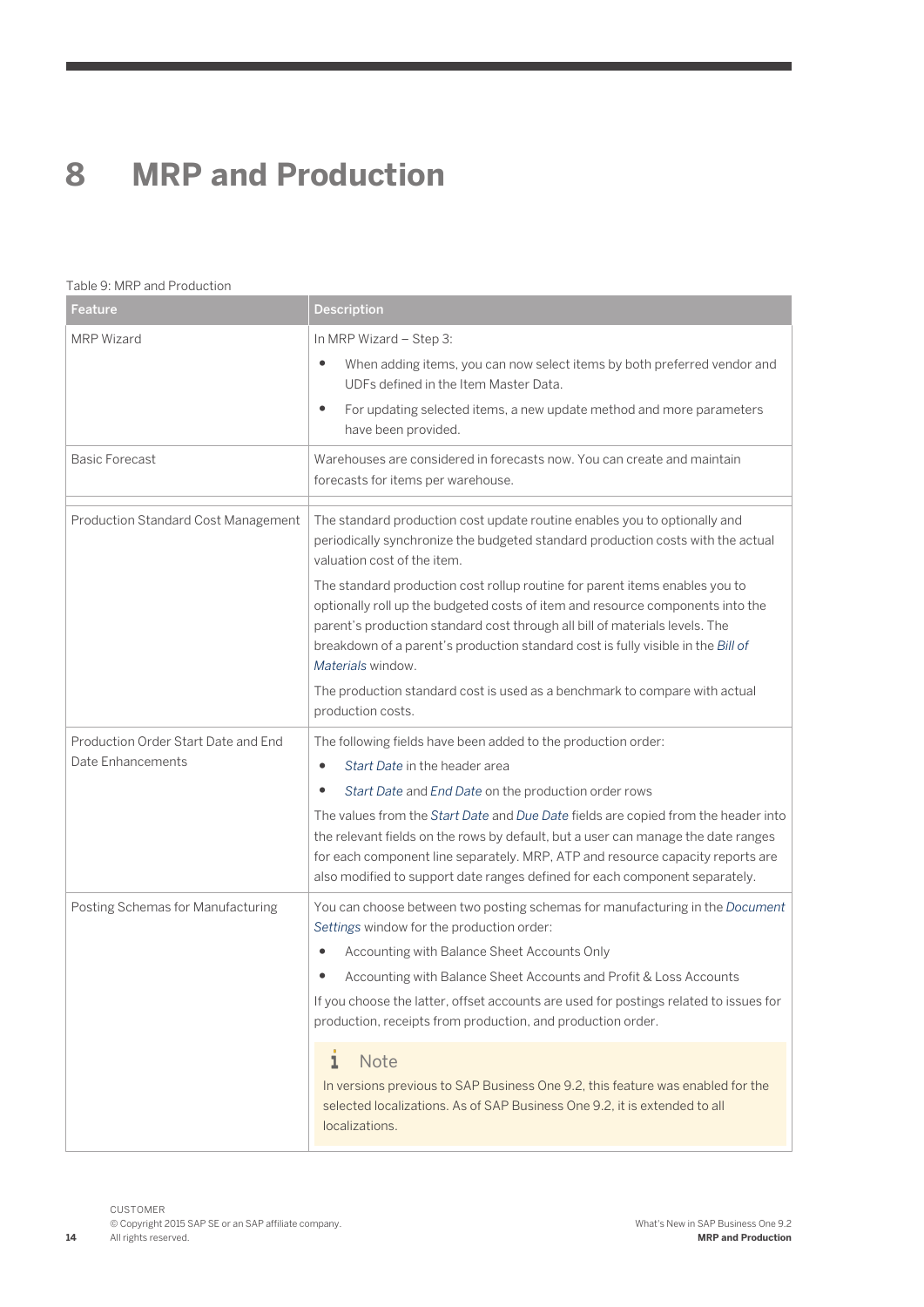### <span id="page-14-0"></span>**9 [Service](#page-2-0)**

#### Table 10: Service

| Feature                                               | <b>Description</b>                                                                                                                                                                                                                                                       |
|-------------------------------------------------------|--------------------------------------------------------------------------------------------------------------------------------------------------------------------------------------------------------------------------------------------------------------------------|
| Addition of a Business Partner Tab in<br>Service Call | You can now view the Business Partner tab of the Service Call window to get all the<br>necessary details for handling the service call, with no need to navigate and search<br>for the details in BP master data.                                                        |
| Support of Vendors in Service Module                  | Prior to SAP Business One 9.2, the service module supports the customer side<br>only. You can track services that your company provides. Now, the service module  <br>is enhanced to support the vendor side. You can also track services that your<br>company receives. |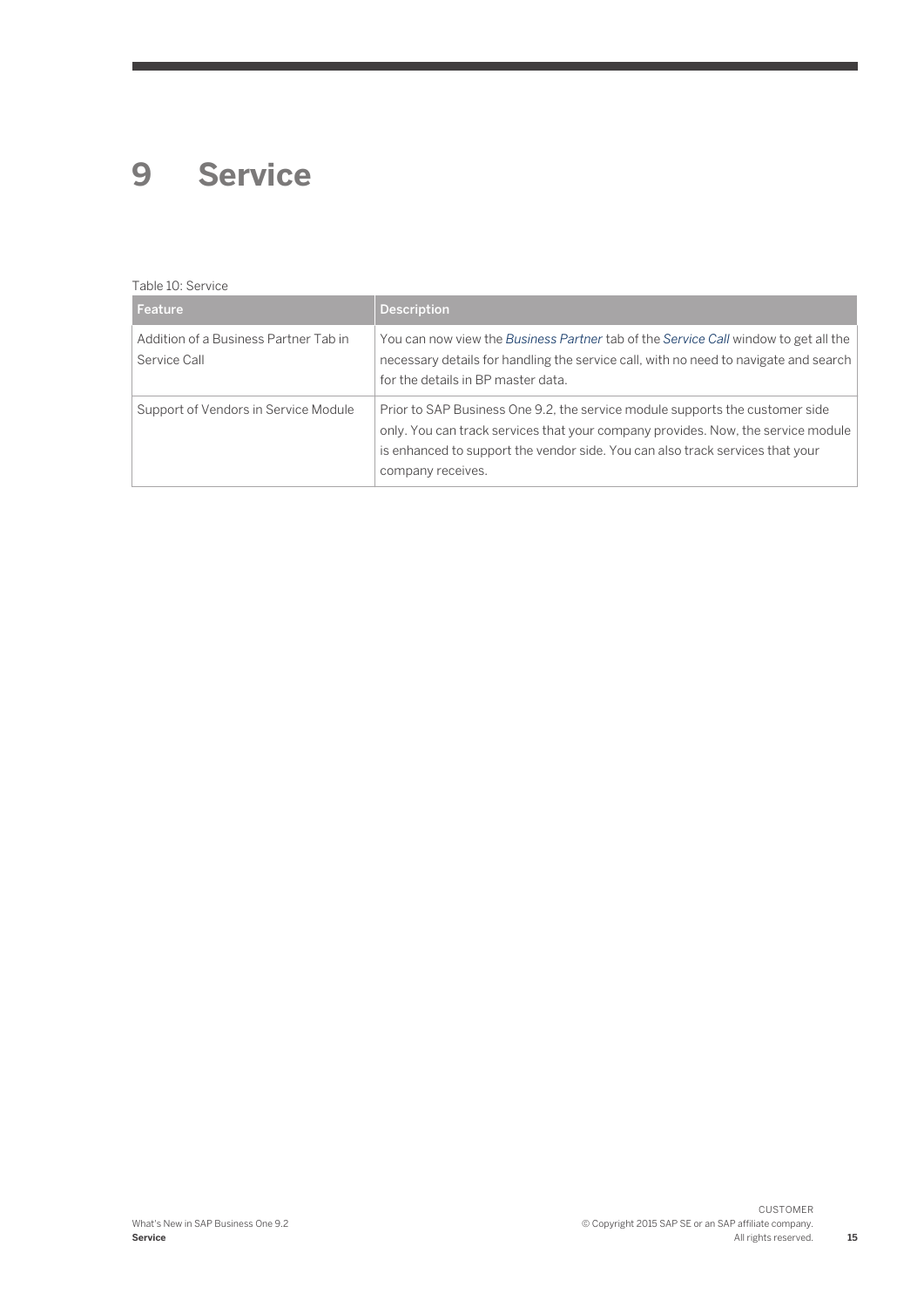### <span id="page-15-0"></span>**10 [Human Resources](#page-2-0)**

#### Table 11: Human Resources

| Feature                              | <b>Description</b>                                                                                                                                   |
|--------------------------------------|------------------------------------------------------------------------------------------------------------------------------------------------------|
| Relationship Map for Human Resources | You can now work with the Relationship Map in the Human<br>Resources Module. The enhancement is initialized through<br>the right-click context menu. |
|                                      | With the enhancement, the following options are available to<br>display and work with:                                                               |
|                                      | View employee master data records, including<br>embedded photos of employees                                                                         |
|                                      | Visualize the manager and subordinates of each<br>employee                                                                                           |
|                                      | Display teams and roles of company employees                                                                                                         |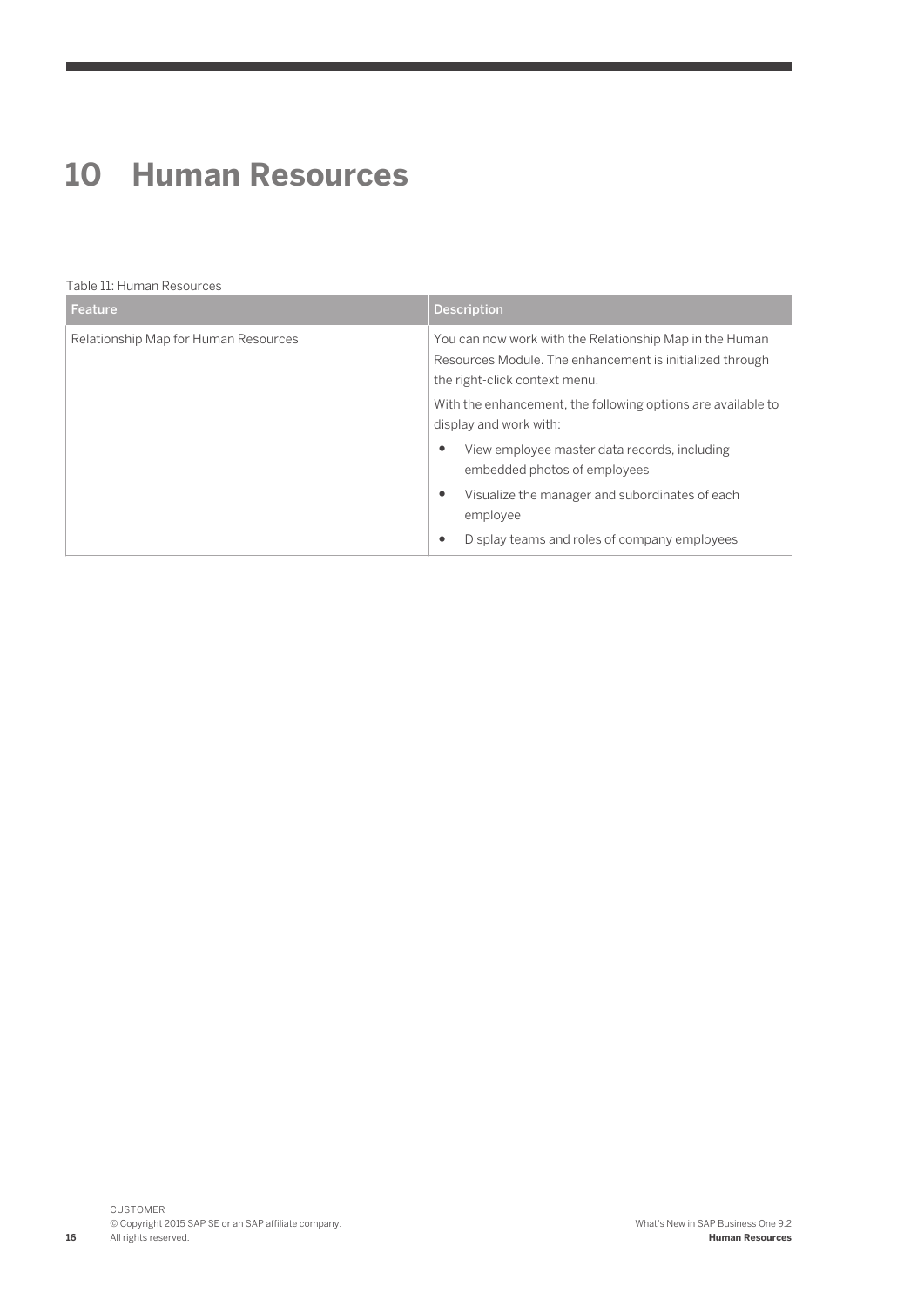# <span id="page-16-0"></span>**11 [Project Management](#page-2-0)**

#### Table 12: Project Management

| Feature            | <b>Description</b>                                                                                                                                                                                                                                                                                                                                                                                                                                |
|--------------------|---------------------------------------------------------------------------------------------------------------------------------------------------------------------------------------------------------------------------------------------------------------------------------------------------------------------------------------------------------------------------------------------------------------------------------------------------|
| Project Management | The Project Management feature lets you manage your projects more effectively<br>from start to finish. You can centralize all project related transactions, documents,<br>resources, and activities. The feature helps you monitor the progress of tasks,<br>stages, phases, and the overall project, analyze budget and costs, and generate<br>reports on various aspects of the project, such as stage analysis, open issues, and<br>resources. |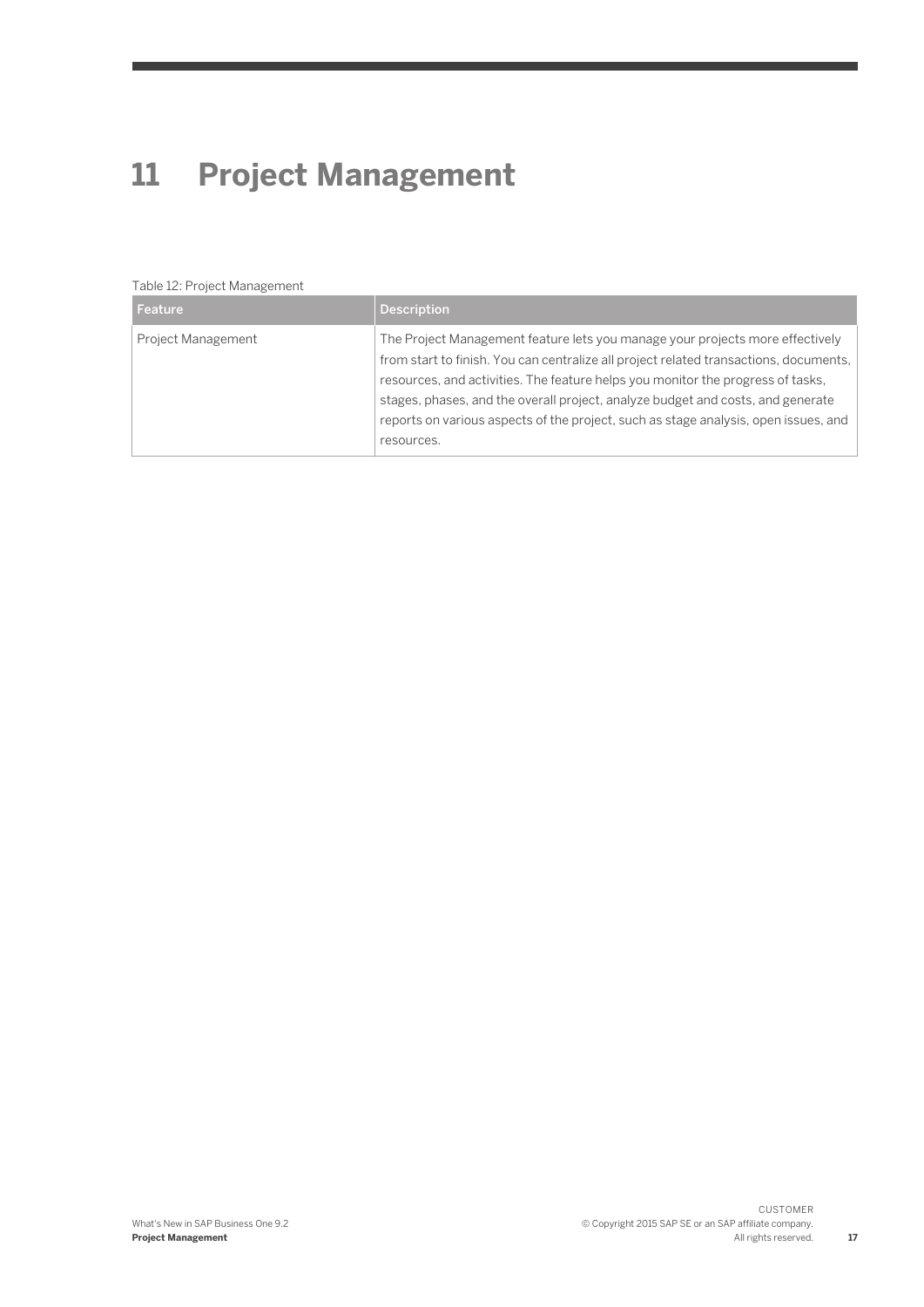### <span id="page-17-0"></span>**12 [Infrastructure](#page-2-0)**

#### Table 13: Infrastructure

| Feature                           | <b>Description</b>                                                                                                                                                                                                                                                                                                                                                                                                                                                                                                                                                                                                                                                                                                                                                                                                                                                                                                                                                                                                                                                                                                                                                                         |  |
|-----------------------------------|--------------------------------------------------------------------------------------------------------------------------------------------------------------------------------------------------------------------------------------------------------------------------------------------------------------------------------------------------------------------------------------------------------------------------------------------------------------------------------------------------------------------------------------------------------------------------------------------------------------------------------------------------------------------------------------------------------------------------------------------------------------------------------------------------------------------------------------------------------------------------------------------------------------------------------------------------------------------------------------------------------------------------------------------------------------------------------------------------------------------------------------------------------------------------------------------|--|
| <b>Browser Access</b>             | You can access on-premises SAP Business One in a Web browser.                                                                                                                                                                                                                                                                                                                                                                                                                                                                                                                                                                                                                                                                                                                                                                                                                                                                                                                                                                                                                                                                                                                              |  |
| Job Service                       | A job service has been introduced to manage alert settings on the server side. As<br>an administrator, you can do the following in a Web browser:<br>$\bullet$<br>Start and stop the service.<br>Create and manage the technical user used to execute the alerts. This<br>$\bullet$<br>technical user is associated with a particular SAP Business One user.<br>Mailer settings are also managed by the job service; nevertheless, you still access<br>the mailer settings in the SAP Business One service manager.                                                                                                                                                                                                                                                                                                                                                                                                                                                                                                                                                                                                                                                                        |  |
| Logging and Tracing               | The logging and tracing mechanism has been changed in the following aspects:<br>Storage centralization and other unifications:<br>Log files for different components and operations are stored centrally in<br>$\circ$<br>the same directory.<br>Log files on client workstations are transferred regularly to the shared<br>$\bigcirc$<br>folder B1_SHR.<br>Log files follow the same naming convention.<br>$\circ$<br>The log file format is CSV.<br>$\bigcirc$<br>New logging and tracing objects:<br>Additional information has been added to the Microsoft SOL Server<br>$\circ$<br>trace to help identify SAP Business One operations that trigger<br>respective transact-SQL statements. This information may be the form<br>ID, the business object ID, or the table name.<br>UI events are logged in the SAP Business One client log files.<br>$\circ$<br>Logger settings:<br>You can enable verbose logging to record log messages of all severities<br>$\circ$<br>for the SAP Business One client. One click enables or disables verbose<br>logging.<br>$\circlearrowright$<br>You no longer need to restart the SAP Business One client after<br>changing the logger settings. |  |
| Localization-Specific Online Help | The online help has been enhanced, providing to each company information<br>related only to localization-specific features and generic features.<br>SAP Business One launches the localized online help files according to the<br>localization of the company database, in both new and upgraded companies.<br>The localized online help is context sensitive and available in all languages, similar<br>to the online help used in previous releases.                                                                                                                                                                                                                                                                                                                                                                                                                                                                                                                                                                                                                                                                                                                                     |  |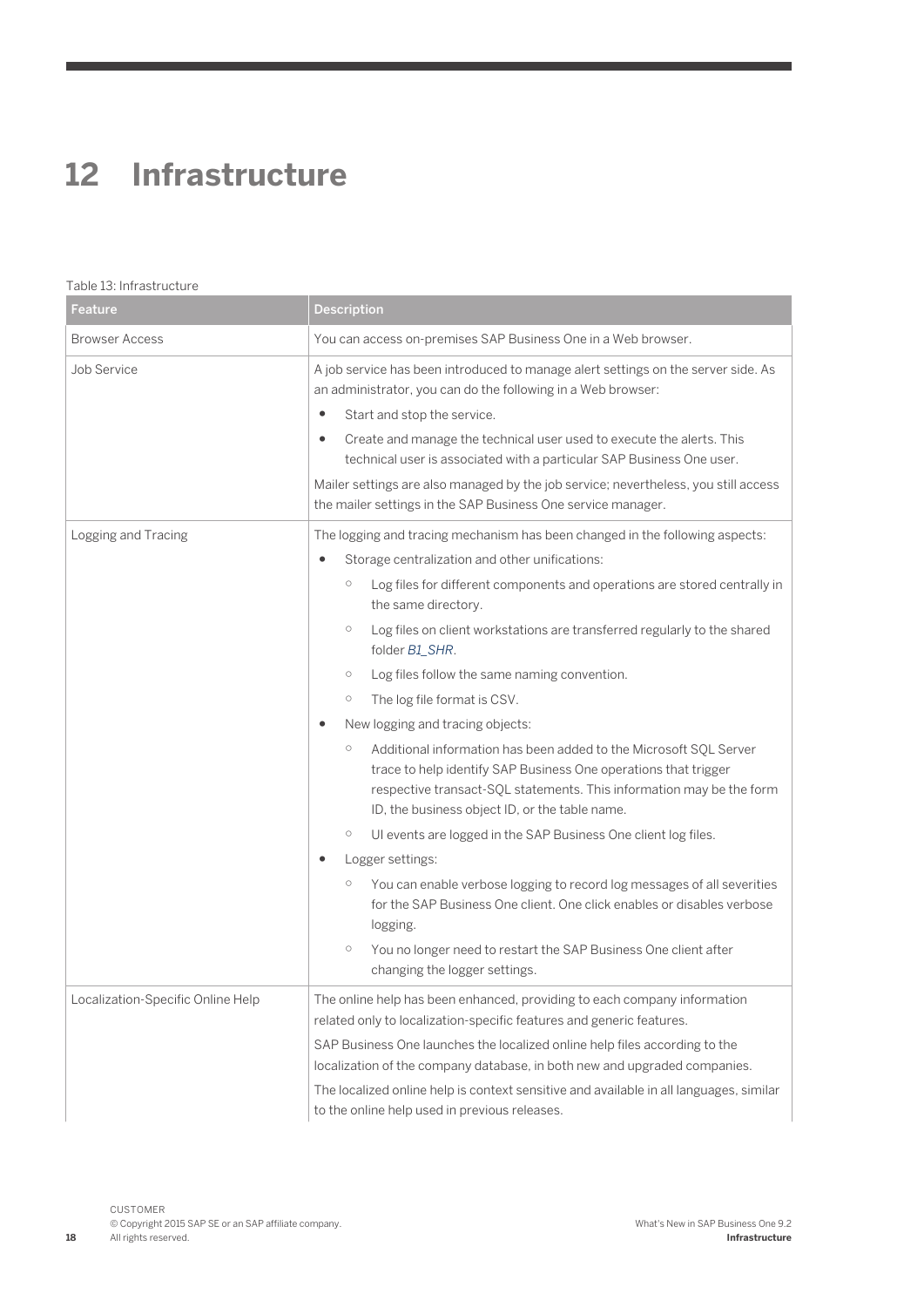| l Feature | Description                                                                                                                                                                                                           |
|-----------|-----------------------------------------------------------------------------------------------------------------------------------------------------------------------------------------------------------------------|
|           | To launch the file containing information about the local features only, choose<br>$\blacktriangleright$ Help $\blacktriangleright$ Documentation $\blacktriangleright$ Country-Specific Info $\blacktriangleright$ . |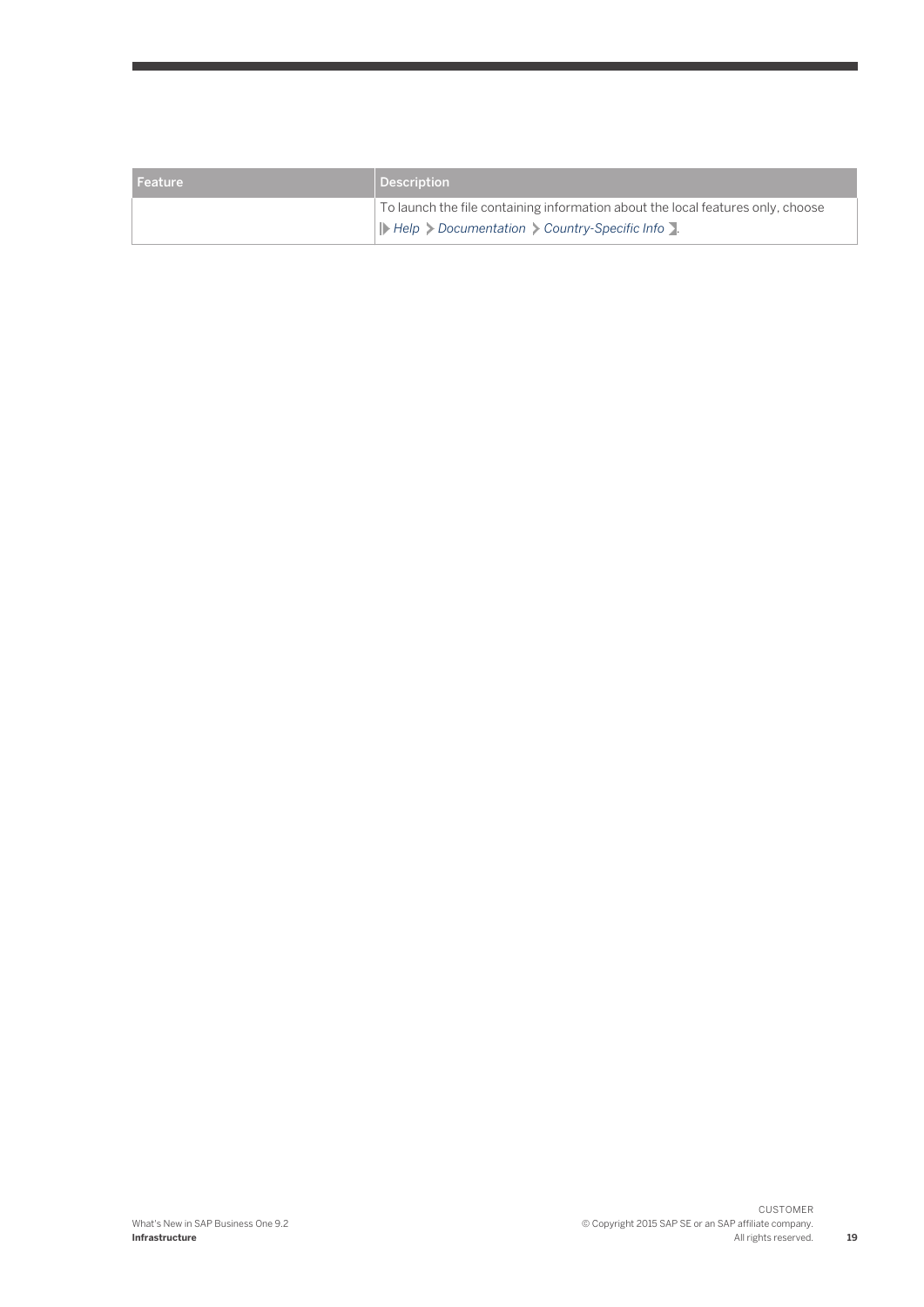### <span id="page-19-0"></span>**13 [Lifecycle Management](#page-2-0)**

#### Table 14: Lifecycle Management

| Feature             | <b>Description</b>                                                                                                                                                                                                  |
|---------------------|---------------------------------------------------------------------------------------------------------------------------------------------------------------------------------------------------------------------|
| Setup Wizard        | The installation wizard and the upgrade wizard have been merged into one setup<br>wizard. You can use the setup wizard to perform both installation and upgrade.                                                    |
| Simplified CD Image | The structure of the SAP Business One product CD (installation package and<br>upgrade package) has been simplified. However, please note that the demo<br>databases are available only in the installation package. |
|                     |                                                                                                                                                                                                                     |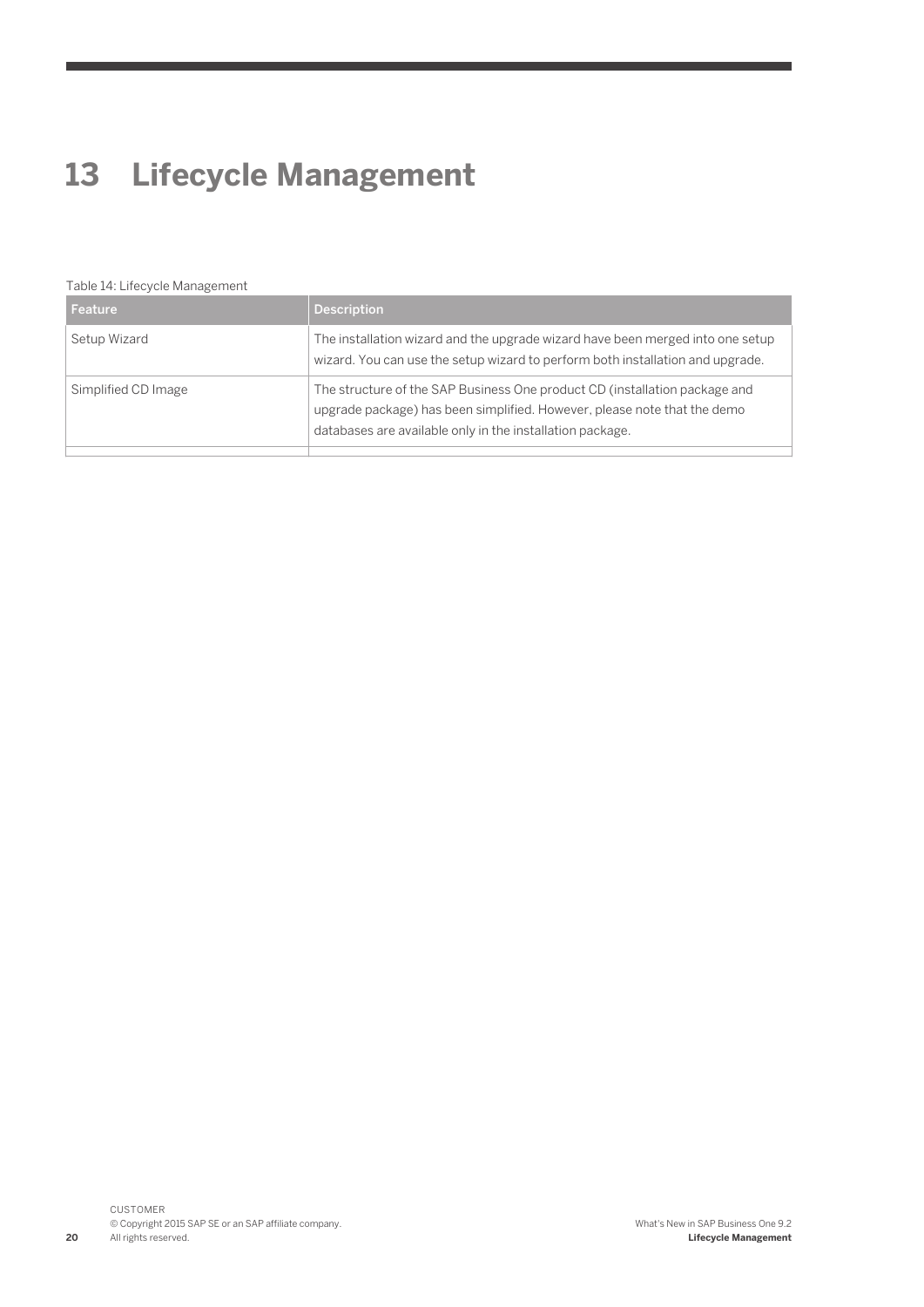## <span id="page-20-0"></span>**14 [Licensing](#page-2-0)**

#### Table 15: Licensing

| Feature                 | <b>Description</b>                                                                                                                                                                                                                                                                                                                                                                                                                                                                                                                                                                        |
|-------------------------|-------------------------------------------------------------------------------------------------------------------------------------------------------------------------------------------------------------------------------------------------------------------------------------------------------------------------------------------------------------------------------------------------------------------------------------------------------------------------------------------------------------------------------------------------------------------------------------------|
| Logon Limitations       | Apply logon limitations for indirect access:<br>$\bullet$<br>Only one machine can run an add-on at any one time. An exception will occur<br>if a second machine attempts to log on. Only add-ons within the SAP<br>Business One client are permitted to remain working on both a locked and<br>working machine. This is the only case where two add-on sessions can run<br>simultaneously.<br>Apply logon limitations for browser access:<br>$\bullet$<br>It is possible to log on from only one machine or browser. A second logon<br>attempt from another machine or browser will fail. |
| On Premise Support User | For SAP Business One On Premise only, a locked support user account is created<br>during installation. This user account is provided for support/consulting purposes;<br>it does not require a license, but it does have stricter logging requirements to<br>prevent misuse. In order to use this account, first ensure that RSP is activated,<br>then unlock the account and set a password.                                                                                                                                                                                             |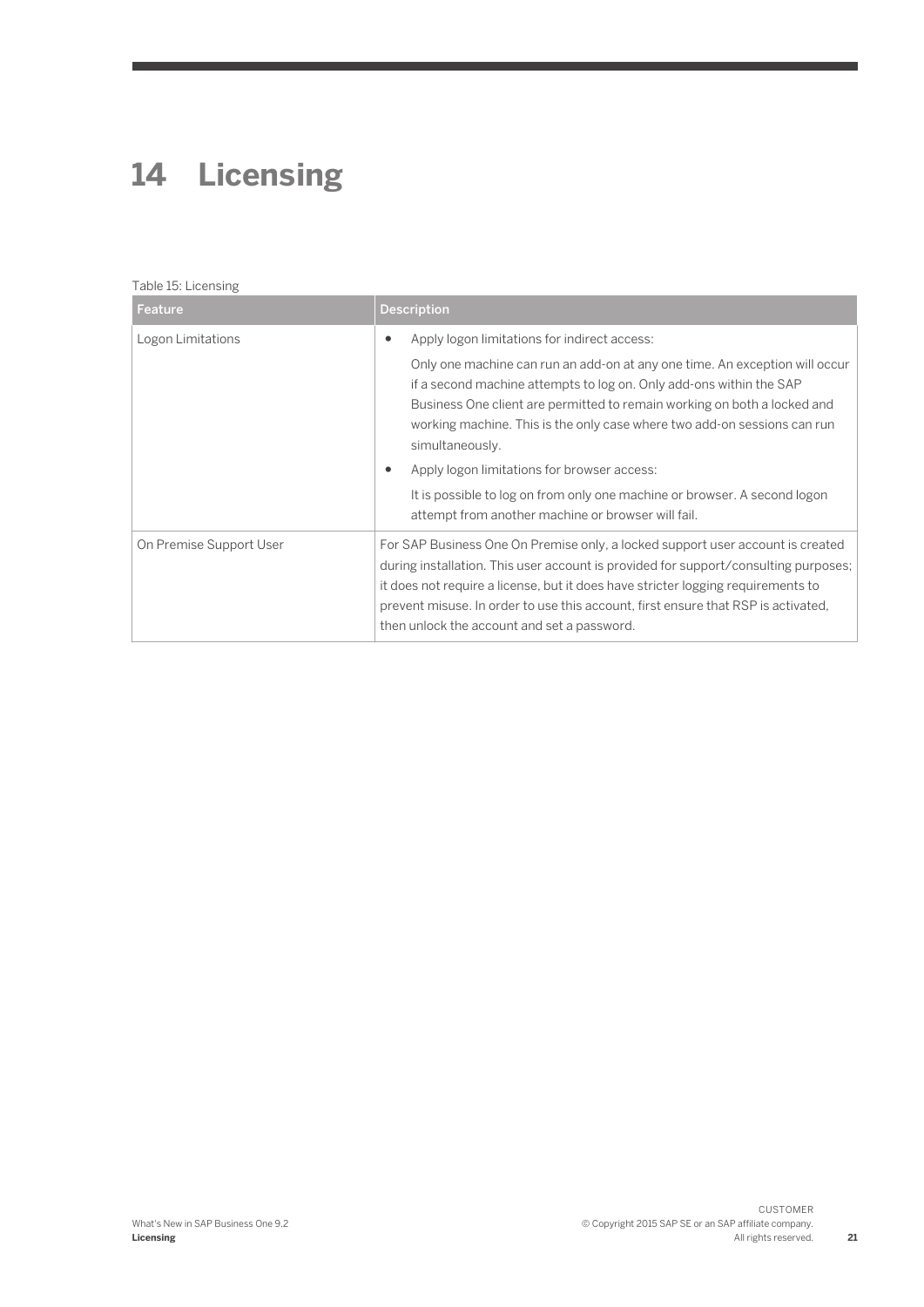# <span id="page-21-0"></span>**15 [Implementation Tools](#page-2-0)**

#### Table 16: Implementation Tools

| Feature                 | <b>Description</b>                                                                           |
|-------------------------|----------------------------------------------------------------------------------------------|
| Quick Copy enhancements | The following data categories are supported by Quick Copy:                                   |
|                         | User group authorization<br>٠                                                                |
|                         | Data ownership (for documents and business partners)<br>٠                                    |
|                         | Forecasts<br>٠                                                                               |
|                         | Completion of the Financials module<br>٠                                                     |
|                         | Field naming and formatting<br>٠                                                             |
|                         | Multi-language translation<br>$\bullet$                                                      |
|                         | Cockpits and dashboards (only non Fiori-style cockpits and dashboards are<br>٠<br>supported) |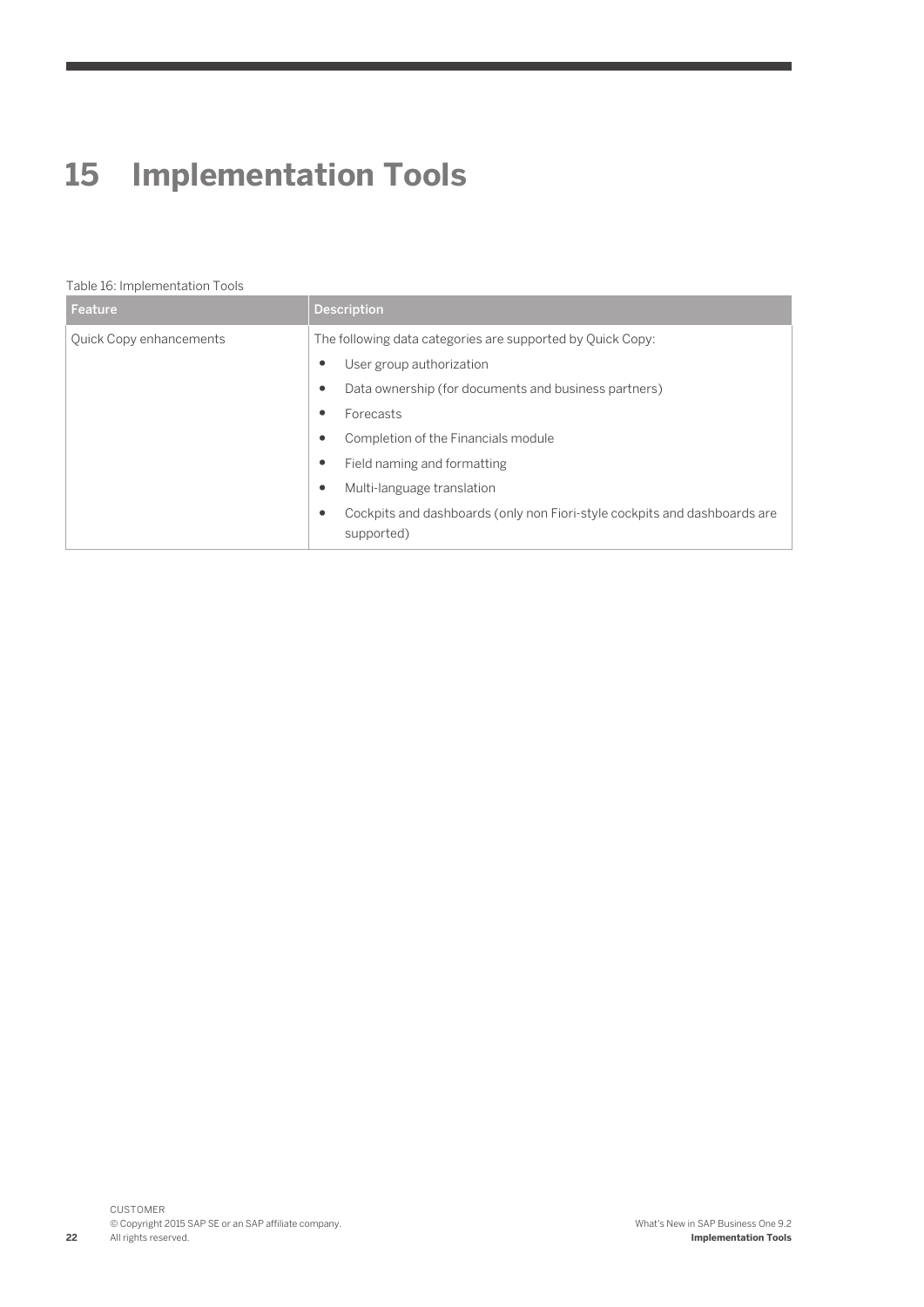### <span id="page-22-0"></span>**16 [Extensibility](#page-2-0)**

SAP Business One is equipped with a programming API based on COM technology. You can use the functional scope of SAP Business One as supplied, or adapt it to your specific requirements. The API is delivered as a Software Development Kit (SDK), including development documentation and code samples. The SAP Business One SDK enables you to extend and change the functionality of SAP Business One to create industry and company functionality and interfaces with third-party tools.

### **16.1 [Software Development Kit \(SDK\)](#page-2-0)**

| Feature                                  | <b>Description</b>                                                                                                                                                                                                                                                                                                                                                                                            |  |  |
|------------------------------------------|---------------------------------------------------------------------------------------------------------------------------------------------------------------------------------------------------------------------------------------------------------------------------------------------------------------------------------------------------------------------------------------------------------------|--|--|
| UI API: Modal Form                       | System forms have a modal form capability. A modal form appears on top of other<br>forms. Until you close it, you cannot use the forms underneath. This feature was<br>available to system forms already, and now it has been extended to UI API to be<br>used for custom forms.<br>Add-on codes can create a modal form using either the Forms. AddEx method or<br>the Application. LoadBatchActions method. |  |  |
| UI API: Grid Performance<br>Enhancements | Performance has been improved for:<br>Changing settings of multiple rows and cells in Grid/Matrix. In UI API, the<br>٠<br>CommonSetting object now provides two new XML based methods,<br>CommonSetting.UpdateFromXMLandCommonSetting.GetAsXML,<br>for batch operations.<br>Loading data in grids with data tables.<br>٠                                                                                      |  |  |
| UI API: Item Level Event Filter          | A new optional filter type of item has been added in UI API. If used, this filter<br>ensures that only events from the white listed items that also match the event<br>types and forms filters will be passed through the SDK.                                                                                                                                                                                |  |  |
| DI API: New Services for Resources       | New DI API services related to the resource module are available.                                                                                                                                                                                                                                                                                                                                             |  |  |

Table 17: Software Development Kit (SDK)

### **16.2 [User-Defined Tables \(UDT\) and User-Defined Fields \(UDF\)](#page-2-0)**

| TAULT TO, USEL DETINED TAULES (UD I JAHR USEL DETINED LIERS (UDI ) |                                                                                                                                                                                                                                                                                                                               |  |
|--------------------------------------------------------------------|-------------------------------------------------------------------------------------------------------------------------------------------------------------------------------------------------------------------------------------------------------------------------------------------------------------------------------|--|
| Feature                                                            | <b>Description</b>                                                                                                                                                                                                                                                                                                            |  |
| Auto-Increasing UDT                                                | Prior to SAP Business One 9.2, you must specify the primary key of a UDT table<br>when creating a UDT. Now, a new auto-increment type of UDT, in which you do not<br>need to enter a unique key, has been introduced. When you enter new data in a<br>form, the application will automatically specify a key (hidden number). |  |

Table 18: User-Defined Tables (UDT) and User-Defined Fields (UDF)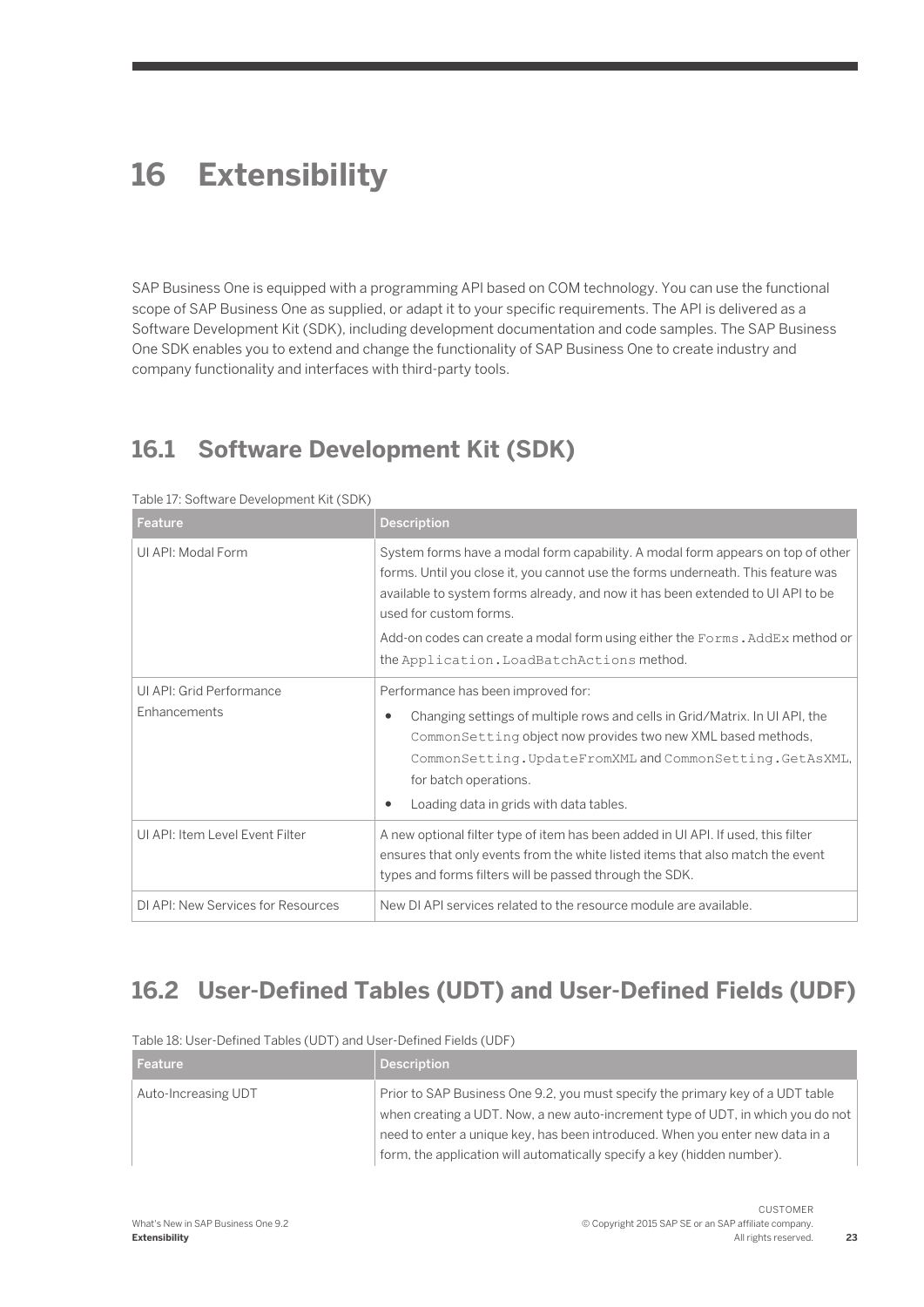<span id="page-23-0"></span>

| Feature                          | <b>Description</b>                                                                                                                                                                                                                                                                                                                                                                                        |                        |               |                   |
|----------------------------------|-----------------------------------------------------------------------------------------------------------------------------------------------------------------------------------------------------------------------------------------------------------------------------------------------------------------------------------------------------------------------------------------------------------|------------------------|---------------|-------------------|
|                                  | In the User-Defined Tables - Setup window (from the menu bar, choose ) Tools ><br>Customization Tools > User-Defined Tables - Setup >), a new object type No<br>Object with Auto Increment has been added to the dropdown list of the Object<br>Type field. After you apply this type, the application creates a user-defined table<br>with two fields, Code and Name. The Code field is auto-increasing. |                        |               |                   |
| UDF Can Link to System Object    | Prior to SAP Business One 9.2, when you create dropdowns you can link only to<br>custom lists. Now, you can select from a system list.                                                                                                                                                                                                                                                                    |                        |               |                   |
| <b>Extension of Field Length</b> | The lengths of the following fields have been extended:                                                                                                                                                                                                                                                                                                                                                   |                        |               |                   |
|                                  | UDF (metadata level):<br>٠<br>Table 19: Extension of Field Length                                                                                                                                                                                                                                                                                                                                         |                        |               |                   |
|                                  |                                                                                                                                                                                                                                                                                                                                                                                                           |                        |               |                   |
|                                  |                                                                                                                                                                                                                                                                                                                                                                                                           | <b>Field</b>           | Old Length    | New Length        |
|                                  |                                                                                                                                                                                                                                                                                                                                                                                                           | Title                  | 18 characters | 50 characters     |
|                                  |                                                                                                                                                                                                                                                                                                                                                                                                           | Description            | 30 characters | 80 characters     |
|                                  | $\bullet$                                                                                                                                                                                                                                                                                                                                                                                                 | UDT (DB schema level): |               |                   |
|                                  | Table 20: Extension of Field Length                                                                                                                                                                                                                                                                                                                                                                       |                        |               |                   |
|                                  |                                                                                                                                                                                                                                                                                                                                                                                                           | <b>Field</b>           | Old Length    | <b>New Length</b> |
|                                  | Code                                                                                                                                                                                                                                                                                                                                                                                                      | 30 characters          | 50 characters |                   |
|                                  |                                                                                                                                                                                                                                                                                                                                                                                                           | Name                   | 30 characters | 100 characters    |

### **16.3 [User-Defined Objects \(UDO\)](#page-2-0)**

#### Table 21: User-Defined Objects (UDOs)

| <b>Feature</b>               | <b>Description</b>                                                               |
|------------------------------|----------------------------------------------------------------------------------|
| Store UDO Form Size Settings | Prior to SAP Business One 9.2, Header-Line style UDO forms did not remember      |
|                              | the size and position. Now when you change the size or position, it will be      |
|                              | remembered after you close the form and logoff. Every time you open the form, it |
|                              | will appear with the same size and position when you close it.                   |

### **16.4 [Remote Support Platform for SAP Business One \(RSP\)](#page-2-0)**

| Feature                                   | <b>Description</b>                                                                                           |
|-------------------------------------------|--------------------------------------------------------------------------------------------------------------|
| New Version of Remote Support<br>Platform | Version 3.2 of the Remote Support Platform (RSP) is available. This version brings<br>new abilities such as: |
|                                           | Ability to synchronize company database information from System<br>٠<br>Landscape Directory (SLD) in RSP.    |

#### Table 22: Remote Support Platform for SAP Business One (RSP)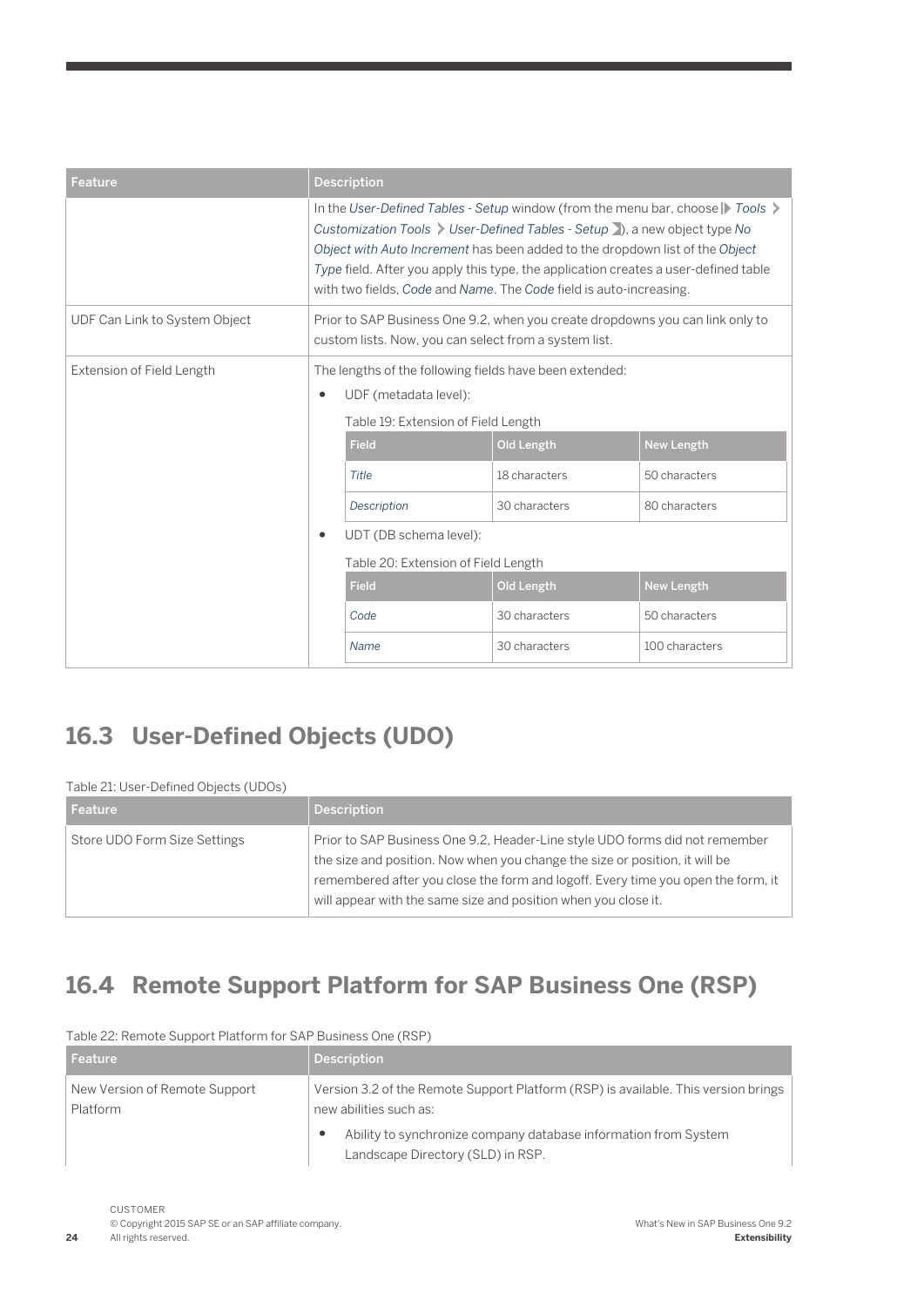| Feature | <b>Description</b>                                                                                                                                         |
|---------|------------------------------------------------------------------------------------------------------------------------------------------------------------|
|         | Ability to heal SAP HANA database; should healing tasks be necessary, they<br>$\bullet$<br>will be delivered.                                              |
|         | Ability to schedule regular backups of SAP HANA database, and delete old<br>$\bullet$<br>backups automatically.                                            |
|         | In RSP Studio partners are able to approve/decline SAP RSP tasks and<br>$\bullet$<br>adjust their schedule, including patch download, for their customers. |
|         | Delivery of a technical user for RSP backend communication.<br>$\bullet$                                                                                   |
|         | For more information, see the What's New in Remote Support Platform 3.2<br>document.                                                                       |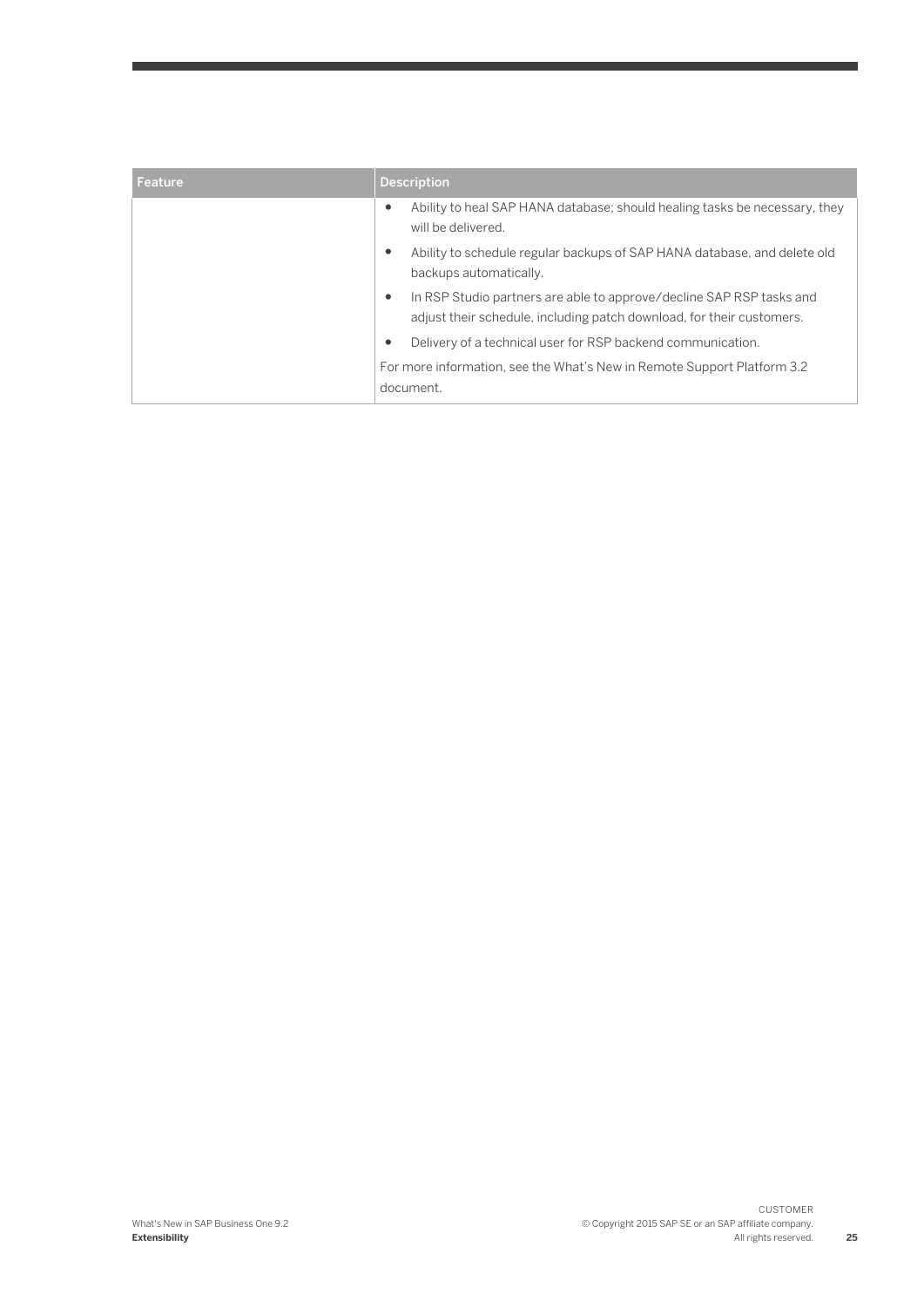## **Typographic Conventions**

| Table 23                                                           |                                                                                                                                                                                                                                                                                      |  |
|--------------------------------------------------------------------|--------------------------------------------------------------------------------------------------------------------------------------------------------------------------------------------------------------------------------------------------------------------------------------|--|
| <b>Example</b>                                                     | <b>Description</b>                                                                                                                                                                                                                                                                   |  |
| $<$ Example>                                                       | Angle brackets indicate that you replace these words or characters with appropriate entries<br>to make entries in the system, for example, "Enter your <user name="">".</user>                                                                                                       |  |
| $\triangleright$ Example $\triangleright$ Example $\triangleright$ | Arrows separating the parts of a navigation path, for example, menu options                                                                                                                                                                                                          |  |
| Example                                                            | Emphasized words or expressions                                                                                                                                                                                                                                                      |  |
| Example                                                            | Words or characters that you enter in the system exactly as they appear in the<br>documentation                                                                                                                                                                                      |  |
| www.sap.com                                                        | Textual cross-references to an internet address                                                                                                                                                                                                                                      |  |
| /example                                                           | Quicklinks added to the internet address of a homepage to enable quick access to specific<br>content on the Web                                                                                                                                                                      |  |
| $123456 -$                                                         | Hyperlink to an SAP Note, for example, SAP Note 123456                                                                                                                                                                                                                               |  |
| Example                                                            | Words or characters quoted from the screen. These include field labels, screen titles,<br>٠<br>pushbutton labels, menu names, and menu options.<br>Cross-references to other documentation or published works<br>$\bullet$                                                           |  |
| Example                                                            | Output on the screen following a user action, for example, messages<br>٠<br>Source code or syntax quoted directly from a program<br>٠<br>File and directory names and their paths, names of variables and parameters, and<br>٠<br>names of installation, upgrade, and database tools |  |
| <b>EXAMPLE</b>                                                     | Technical names of system objects. These include report names, program names,<br>transaction codes, database table names, and key concepts of a programming language<br>when they are surrounded by body text, for example, SELECT and INCLUDE                                       |  |
| <b>EXAMPLE</b>                                                     | Keys on the keyboard                                                                                                                                                                                                                                                                 |  |